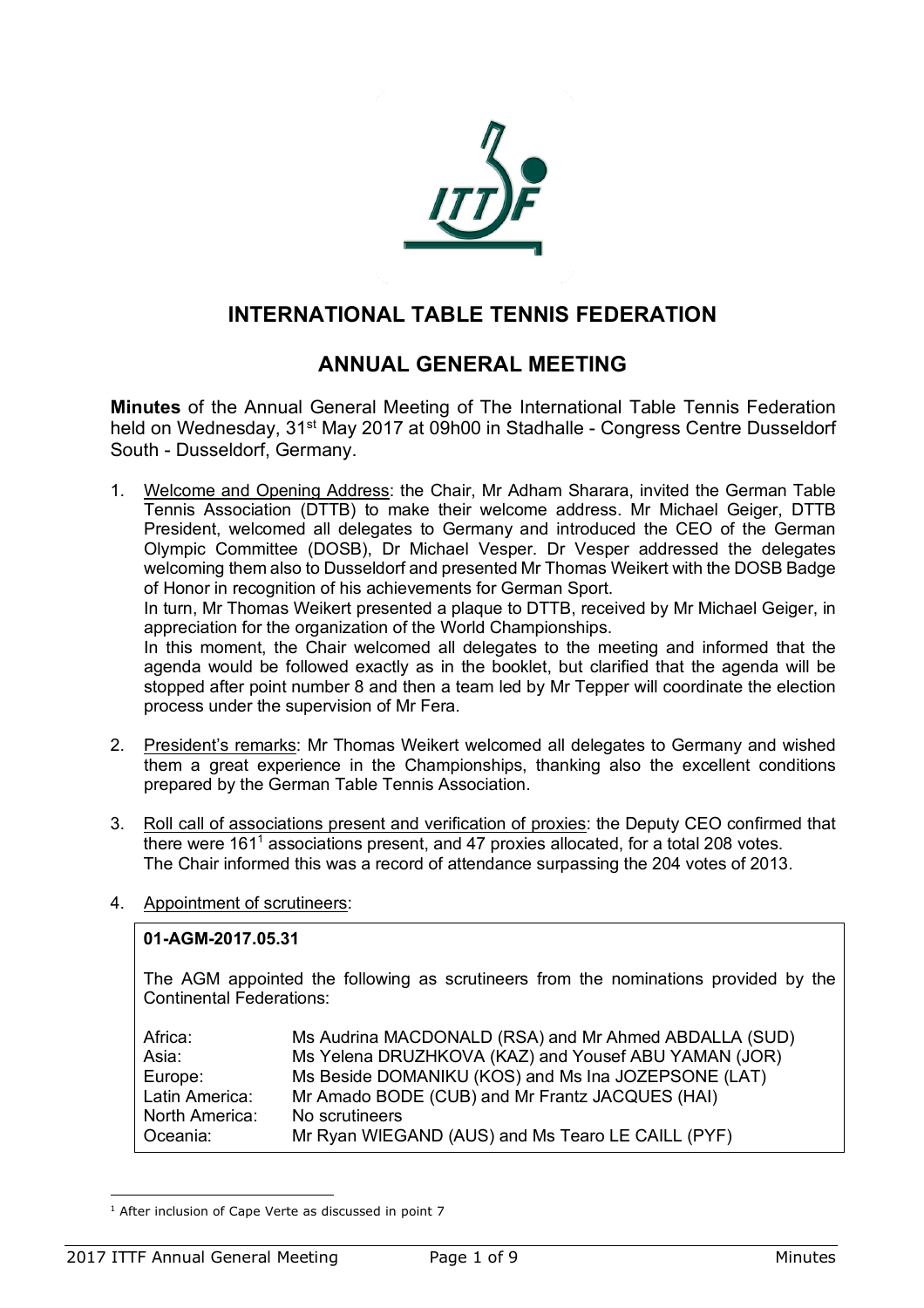At this point, the Chair indicated that one scrutineer from each continent should come to the corner for the election process, and that according to the constitution, it should be in alphabetical order, therefore inviting: Mr ABDALLA (SUD), Mr ABU YAMAN (JOR), Ms DOMANIKU (KOS), Mr BODE (CUB) and Ms LE CAILL (PYF).

- 5. Confirmation of the minutes of the AGM held on 1<sup>st</sup> March 2016 in Kuala Lumpur, Malaysia: the AGM adopted the minutes of the Annual General Meeting (AGM) held on  $1<sup>st</sup>$  March 2016 in Kuala Lumpur, and the Chair signed the minutes as factual.
- 6. Ratification of the work done by the Board of Directors and Executive Committee:
- The delegate of Hungary asked in regards to the case of the CEO, who is suspended from her duties. The Chair suggested that to avoid discussing every point from EC work, with the permission of the President, he would propose if both Mr President and the Hungarian TTA agree that the ratification of the EC work would be done at the BoD, giving the chance to the BoD to discuss more in detail and then the AGM would ratify only the work done by the BoD. It was agreed by acclamation to ratify the work done by the BoD, and then to forward on the behalf of the AGM the ratification of the approval of the EC work to the Board of Directors meeting to be held on 2<sup>nd</sup> June, item 13.
- 7. Applications for membership: (Bahamas, Cape Verte, Eritrea, Guinea-Bissau) Mr. Tepper informed that in all four cases the application forms, constitutions and minutes of their first meetings were received and approved by the EC; with three of the associations having received already courses with some ITTF staff present there.

#### **02-AGM-2017.05.31**

The AGM unanimously approved the membership applications from Bahamas, Cape Verte, Eritrea and Guinea-Bissau.

At this point of the meeting, Mr Tepper made a speech in regards to the historic moment of having 226 members and the fact of having every country in the World as a member. He described the power of table tennis to unite behind a common goal, from the two most recent ITTF Presidents, to Mr Dragomir Cioroslan, to Continental Presidents, to staff, in particular Mr Leandro Olvech and many others that have contributed. The mission to have every member on Earth started 18 years ago with Mr. Sharara. At that time ITTF had 180 members. The mission continued with Mr Weikert, and for the last four countries to become members, meetings with their NOCs were scheduled in Rio 2016. Mr Weikert travelled to Guinea-Bissau for the last country affiliation. Following his speech, Mr Tepper introduced a video filmed in Guinea-Bissau.

At the end of the video, the Chair informed that according to his interpretation of the constitution 1.17.2.6, Cape Verte could vote. The Rules Committee chair agreed and, despite the President's doubt that the Chair and Rule Committee's Chair interpretation of the constitution was correct, the President agreed it was better to welcome Cape Vert fully in the AGM family for the remainder of the meeting.

8. Report of the Nominations Committee:

Mr Chan Foong Keong addressed the AGM and informed of the work done by the Nominations Committee, thanking the support of Committee Chairs and the staff. The AGM noted that the Nominations Committee had checked all nominations received in time and confirmed that all nominations were valid.

## *Start of Election process*

*At this point of the agenda, the election process for the Executive Committee started.*

*The Deputy CEO explained the procedures, which would start with the speeches of the two candidates for the Presidency in an order decided by lot. Mr Gianni Fera, the independent supervisor selected a ball at random and the first speaker was Mr Weikert, followed by Mr Saive. The candidates presented their programs and plans if elected President.*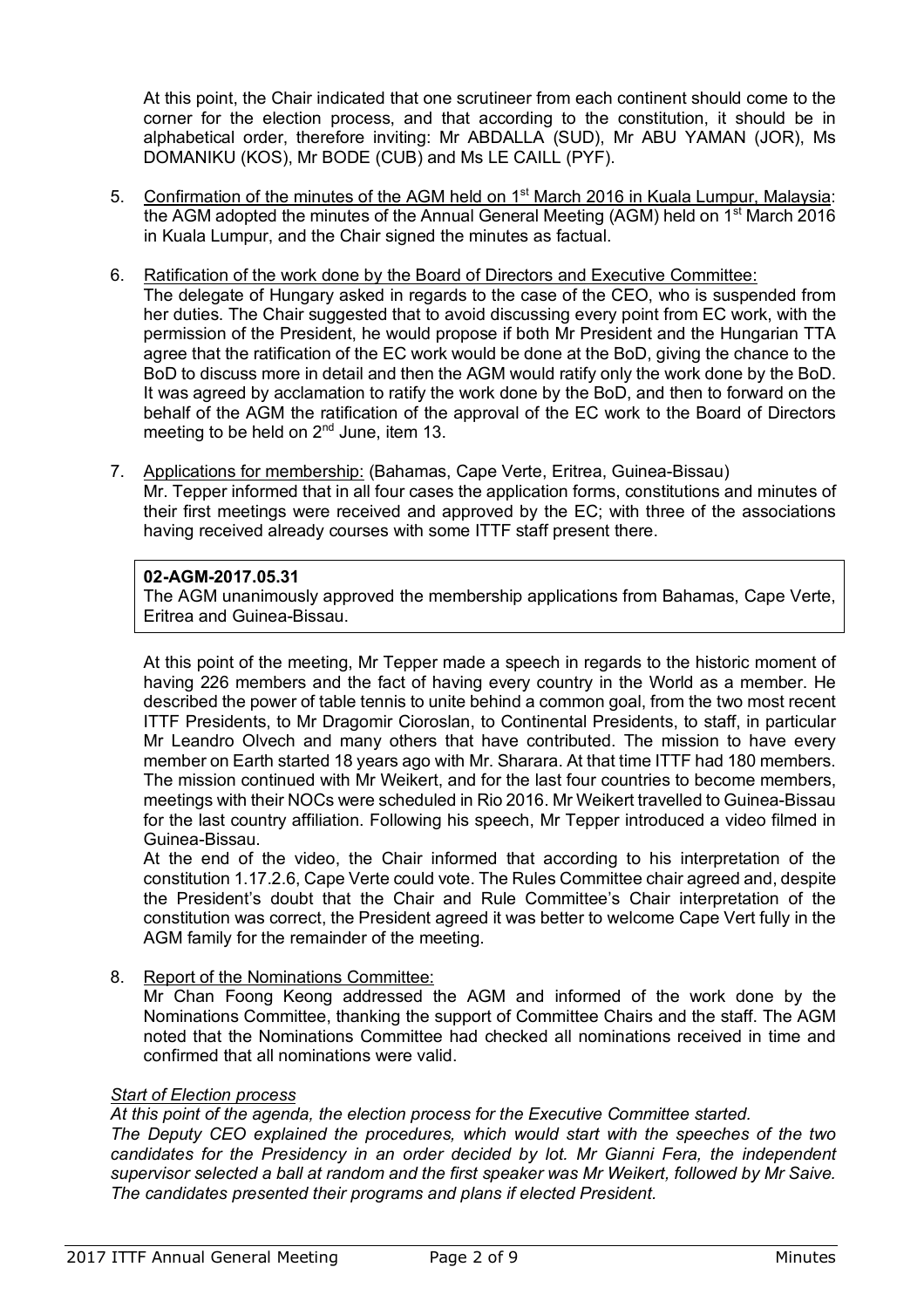*After their presentations, the voting process began.* 

*Once the voting process finished, the Chair returned to his position and explained that the counting of the ballots would start in the corner, in a visible area to everyone.* 

- 9. Annual reports from the Executive Committee: the AGM adopted the following reports:
	- 9.1 President: Thomas Weikert (document A1) 9.2 Deputy President: Khalil Al-Mohannadi (document A2) 9.3 Executive Vice President (Finance): Petra Sörling (document A3) 9.4 Executive Vice-President: Bruce Burton (document A4) 9.5 Executive Vice-President: Patrick Gillmann (document A5) 9.6 Executive Vice-President: Chérif Hajem (document A6)
		- 9.7 Executive Vice-President: Masahiro Maehara (document A7)<br>9.8 Executive Vice-President: Melecio Rivera (document A8)
		- 9.8 Executive Vice-President: Melecio Rivera (document A8)
		- 9.9 Executive Vice-President: Shi Zhihao (document A9)
- 10. Annual reports from the Continental Federations: the AGM adopted the following reports:
	- 10.1 Africa (document B1)<br>10.2 Asia (document B2) 10.2 Asia (document B2)<br>10.3 Europe (document B3) Europe (document B3) 10.4 Latin America (document B4) 10.5 North America (document B5)
	- 10.6 Oceania (document B6)
- 11. Annual reports from the CEO, Deputy CEO and Directors: the AGM adopted the following reports:
	-
	- 11.1 Chief Executive Officer<br>
	11.2 Deputy Chief Executive Officer<br>
	11.2 Deputy Chief Executive Officer<br>
	(document C2) 11.1.2 Deputy Chief Executive Officer (document C2)
	- 11.3 Competitions Program (document C3)
	- 11.4 Development Program (document C4)
	- 11.5 Education and Training Program (document C5)
	- 11.6 Marketing Program (document C6)
	- 11.7 Operations Program (document C7)
- 12. Annual reports from committees and OPC: the AGM adopted the following reports:
	- 12.1 Equipment Committee (document D1) 12.2 Media Committee (document D2) 12.3 Nominations Committee (document D3) 12.4 Para Table Tennis Division (document D4) 12.5 Rules Committee (document D5) 12.6 Sports Science and Medical Committee (document D6) 12.7 Umpires' and Referees' Committee (document D7) 12.8 Veterans' Committee (document D8) 12.9 Olympic and Paralympic Commission (document D9)
- 13. Finance:

The ITTF auditor, Mr Michael Ackermann from Ernst & Young, indicated that in their opinion, the consolidated financial statements for the years 2015 and 2016 comply with Swiss law and the federation's articles of association.

The AGM received the report from the Vice President in charge of Finance, Ms Petra Sörling, and of the Director of Operations, Mr Raul Calin.

Ms Sörling reported that the Finance Committee met to review the results and it was recommended to repeat the risk assessment seminar as organized in 2015.

- 13.1 The 2015 Audited Financial Statements (AFS) for the year ended 31 December 2015 were distributed on  $14<sup>th</sup>$  October 2016 via email to all National Associations and posted on ITTF.com. They showed a surplus of 390,000 USD.
- 13.2 The 2016 AFS were also presented and it was important to note that there was no need to use any money from the Rio 2016 allocation on 2016. Therefore, the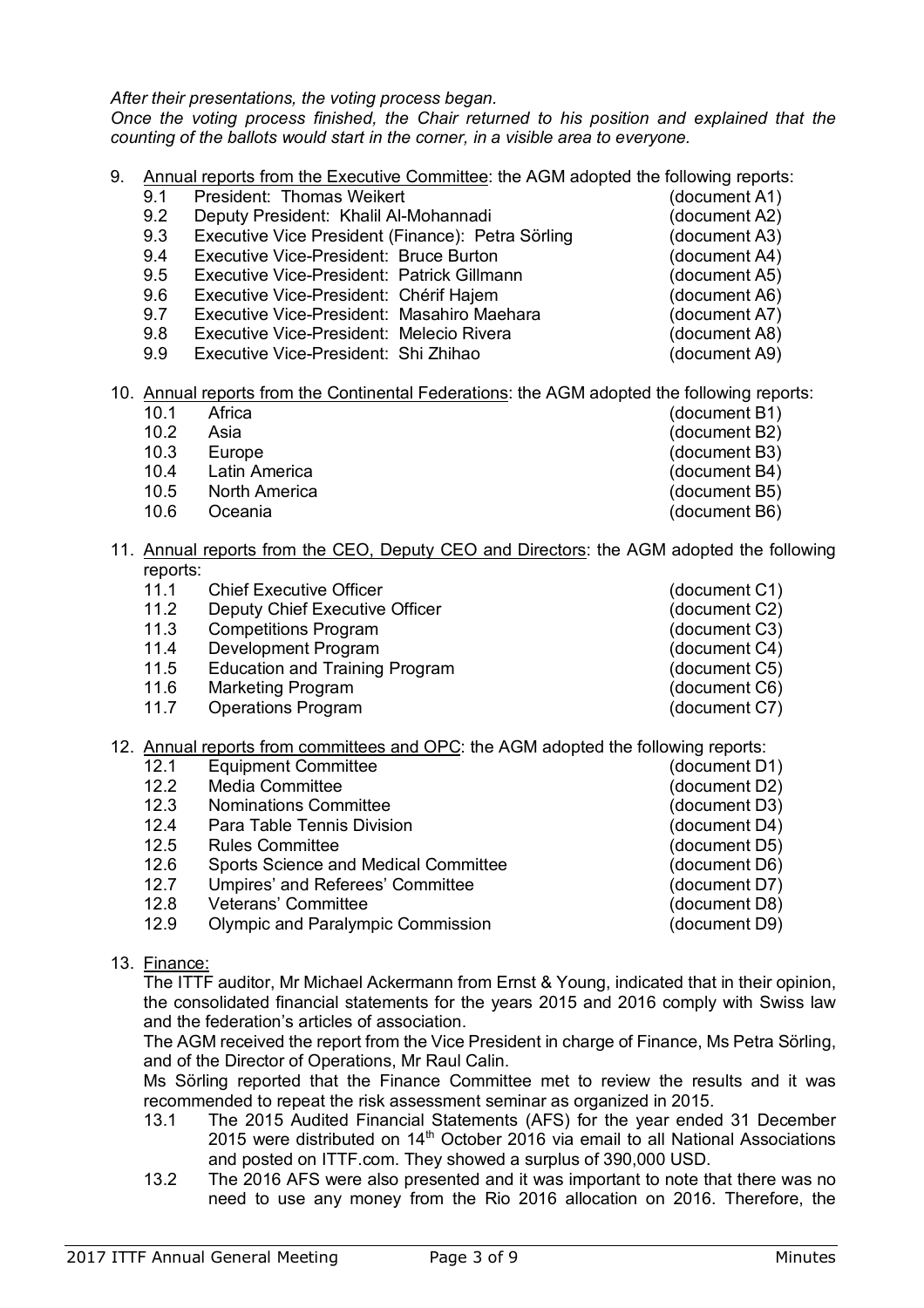Olympic Fund, as per 31st December 2016, includes the 100% of the IOC Rio 2016 revenue. The goal of this Olympic Fund is to ensure at least one year of operations. The marketing income from TMS reached 6.9 million in 2016, and with the rights back in-house since 1<sup>st</sup> January 2017, the ITTF expects this income to grow in the future.

As per 31<sup>st</sup> December 2016, the ITTF overall surplus is 11 million.

The Director of Operations presented the detailed financial report with comparative historical analysis.

## **03-AGM-2017.05.31**

The AGM unanimously approved:

- The audited financial statements for the year ended 31<sup>st</sup> December 2015
- The audited financial statements for the year ended 31<sup>st</sup> December 2016
- 13.3 With the move of Mr Michael Ackermann to a new audit firm, Mazars, the Executive Committee recommended to appoint Mazars as the 2017 and 2018 auditors.

## **04-AGM-2017.05.31**

The AGM unanimously approved:

- The appointment of Mazars as our auditors for 2017 and 2018

13.4 With the elections happening in 2017, it was decided to present only the 2017 budget and allow the new Executive Committee to prepare the 2018-2020 budget in line with the ITTF strategic plan. The Director of Operations presented the detailed budget for 2017 and the EVP Finance report with comparative historical analysis.

## **05-AGM-2017.05.31**

The AGM unanimously approved the 2017 budget

14. Propositions and resolutions<sup>2</sup>

The AGM considered the following proposition, which required a **2/3 majority (66.67%)** of the votes cast:

|                       | <b>Proposed by the ITTF Athletes Commission</b>                                                                                                 |                              |
|-----------------------|-------------------------------------------------------------------------------------------------------------------------------------------------|------------------------------|
| To amend $1.12.8.1$ : |                                                                                                                                                 |                              |
| 1.12.8                | A person connected in any way with the manufacture, sale<br>or endorsement of table tennis equipment or with<br>consultation on such equipment: | Passed<br>79.4% in<br>favour |
|                       | 1.12.8.1 shall not be eligible as President or Executive Vice-President; a<br>member of the Executive Committee:                                |                              |

 $\overline{a}$ <sup>2</sup> Discussed after point 17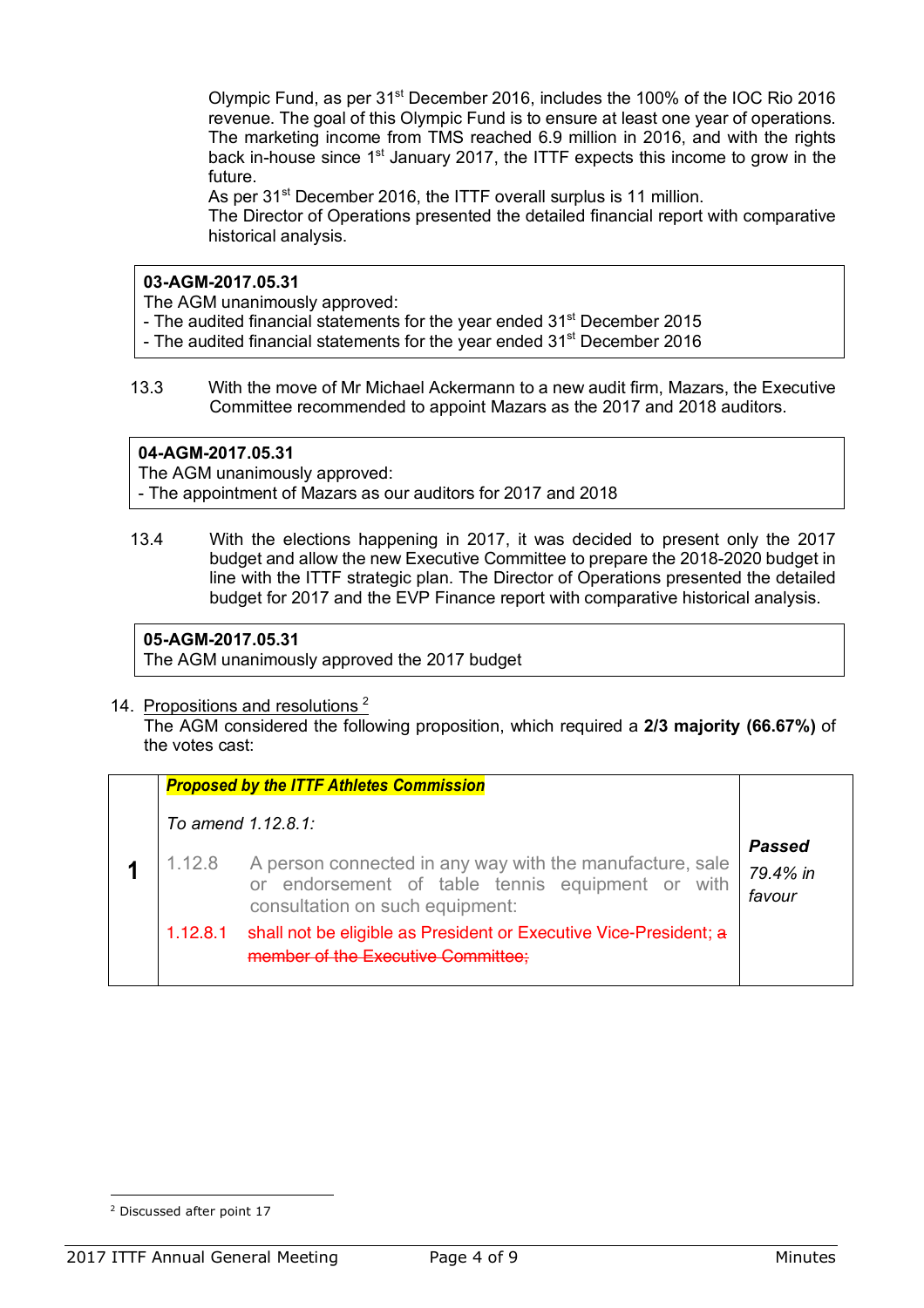The AGM considered the following proposition, which required a **3/4 majority (75%)** of the votes cast:

|   | <b>Proposed by Hong Kong Table Tennis Association and Korean Table Tennis</b><br><b>Association</b>                                                                                                                           |                                                                                                                                                                                                                                                                                                                                                                                                                                                                                                                   |                                       |  |
|---|-------------------------------------------------------------------------------------------------------------------------------------------------------------------------------------------------------------------------------|-------------------------------------------------------------------------------------------------------------------------------------------------------------------------------------------------------------------------------------------------------------------------------------------------------------------------------------------------------------------------------------------------------------------------------------------------------------------------------------------------------------------|---------------------------------------|--|
|   | To amend 2.4.2:                                                                                                                                                                                                               |                                                                                                                                                                                                                                                                                                                                                                                                                                                                                                                   |                                       |  |
| 2 | 2.4.2                                                                                                                                                                                                                         | At least 85% of the blade by thickness shall be of natural<br>wood; an adhesive layer within the blade may be reinforced<br>with fibrous material such as carbon fibre, glass fibre or<br>compressed paper, but shall not be thicker than 7.5% of<br>the total thickness or 0.35mm, whichever is the smaller.                                                                                                                                                                                                     | <b>Defeated</b><br>54.4% in<br>favour |  |
|   |                                                                                                                                                                                                                               | The blade shall be made of one or more layers of<br>natural wood or other solid materials, without cavities<br>and not compressible.<br>Note: Implementation date: 1 <sup>st</sup> January 2021                                                                                                                                                                                                                                                                                                                   |                                       |  |
|   |                                                                                                                                                                                                                               | <b>Proposed by the ITTF Umpires and Referees Committee</b>                                                                                                                                                                                                                                                                                                                                                                                                                                                        |                                       |  |
|   | To delete 2.6.5:                                                                                                                                                                                                              |                                                                                                                                                                                                                                                                                                                                                                                                                                                                                                                   |                                       |  |
| 3 | 2.6.5                                                                                                                                                                                                                         | As soon as the ball has been projected, the server's free<br>arm and hand shall be removed from the space between<br>the ball and the net.                                                                                                                                                                                                                                                                                                                                                                        | <b>Withdraw</b>                       |  |
|   |                                                                                                                                                                                                                               | The space between the ball and the net is defined by the<br>ball, the net and its indefinite upward extension.                                                                                                                                                                                                                                                                                                                                                                                                    |                                       |  |
|   |                                                                                                                                                                                                                               | <b>Proposed by the ITTF Rules Committee</b>                                                                                                                                                                                                                                                                                                                                                                                                                                                                       |                                       |  |
|   |                                                                                                                                                                                                                               | To amend 2.8.3 and 2.10.1.15:                                                                                                                                                                                                                                                                                                                                                                                                                                                                                     |                                       |  |
| 4 | 2.8.3                                                                                                                                                                                                                         | In doubles, when at least one player of a pair is in a<br>wheelchair due to a physical disability, the server shall first<br>make a service, the receiver shall then make a return but<br>thereafter either player of the disabled pair may make<br>returns. However, no part of a player's wheelchair nor a<br>foot of a standing player of this pair shall protrude beyond<br>the imaginary extension of the centre line of the table. If it<br>does, the umpire shall award the point to the opposing<br>pair. | Passed<br>78.1% in<br>favour          |  |
|   | 2.10.1                                                                                                                                                                                                                        | Unless the rally is a let, a player shall score a point                                                                                                                                                                                                                                                                                                                                                                                                                                                           |                                       |  |
|   |                                                                                                                                                                                                                               | 2.10.1.15 as provided under the order of play (2.8.3).                                                                                                                                                                                                                                                                                                                                                                                                                                                            |                                       |  |
|   | 2.10.1.15 if, where an opposing doubles pair includes at least<br>one player in a wheelchair, any part of the wheelchair<br>or a foot of a standing player crosses an imaginary<br>extension of the centre line of the table. |                                                                                                                                                                                                                                                                                                                                                                                                                                                                                                                   |                                       |  |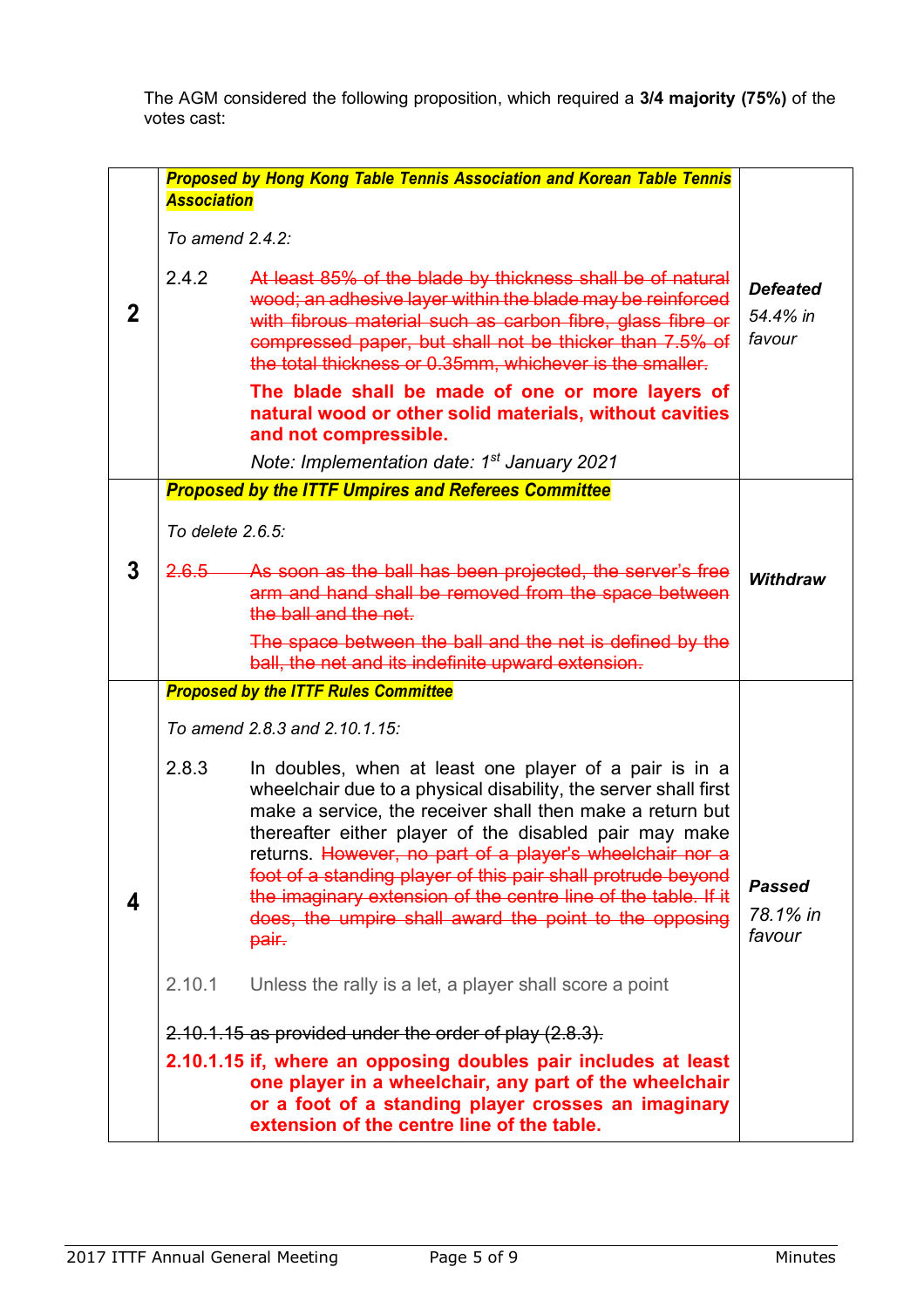The AGM considered the following resolutions, which required a **simple majority (50%)** of the votes cast:

|   | Proposed by the Congo Brazzaville and Cote d'Ivoire Table Tennis                                                                                                                                                                                                                                                  |                                     |
|---|-------------------------------------------------------------------------------------------------------------------------------------------------------------------------------------------------------------------------------------------------------------------------------------------------------------------|-------------------------------------|
| A | <b>Associations</b><br>That the number of associations at each WCTT shall be decided by the<br>AGM when an association presents its candidature to host it.                                                                                                                                                       | <b>Passed</b><br>57.2% in<br>favour |
|   | <b>Proposed by the Royal Spanish Table Tennis Association</b>                                                                                                                                                                                                                                                     |                                     |
|   | The ITTF should develop a draft, to be discussed and adopted at the 2018<br>General Meeting, containing, at least:                                                                                                                                                                                                |                                     |
|   | A clear statement of the ITTF vision, mission and a four years strategic<br>1<br>plan.                                                                                                                                                                                                                            | <b>Passed</b>                       |
| Β | $\overline{2}$<br>The amendment to the ITTF Constitution to make it full compliant to the<br>basic principles of good governance. Special consideration to be given<br>to the establishment of transparent and enhanced dispute resolution<br>mechanisms and adequate procedures to avoid conflicts of interests. | 91.4% in<br>favour                  |
|   | 3<br>The ITTF should establish a system of internal audit and budget control<br>and a clear and adequate risk management process.                                                                                                                                                                                 |                                     |
|   | <b>Proposed by the Royal Spanish Table Tennis Association</b>                                                                                                                                                                                                                                                     |                                     |
|   | To create a new Working Group on "Table Tennis for all"                                                                                                                                                                                                                                                           |                                     |
|   | Role of the new Working Group:<br>• to advise the ITTF on "Table Tennis for all" issues,<br>• to co-ordinate efforts to increase global participation in table tennis<br>events,                                                                                                                                  | <b>Passed</b><br>58.6% in<br>favour |
|   | to develop new ideas and initiatives to promote table tennis on all continents<br>and on a "Table Tennis for all"/grassroots level.                                                                                                                                                                               |                                     |
|   | <b>Proposed by Hong Kong Table Tennis Association and Korean Table Tennis</b><br><b>Association</b>                                                                                                                                                                                                               | <b>Passed</b>                       |
| D | ITTF needs to study and review the rule on materials of a racket blade, with<br>an ultimate goal that blades may be made of materials other than wood.                                                                                                                                                            | 80.7% in<br>favour                  |

## 15. Presentations

- 15.1 Merit awards were presented to
	- Mr CHAN Foong Keong
	- Mr Olabanji OLADAPO
	- Mr Shahrokh SHAHNAZI (received by Mr Mehrdad ALIGHARDASHI, IRI TTF President)
	- Mr Philippe Hao Thyn VOON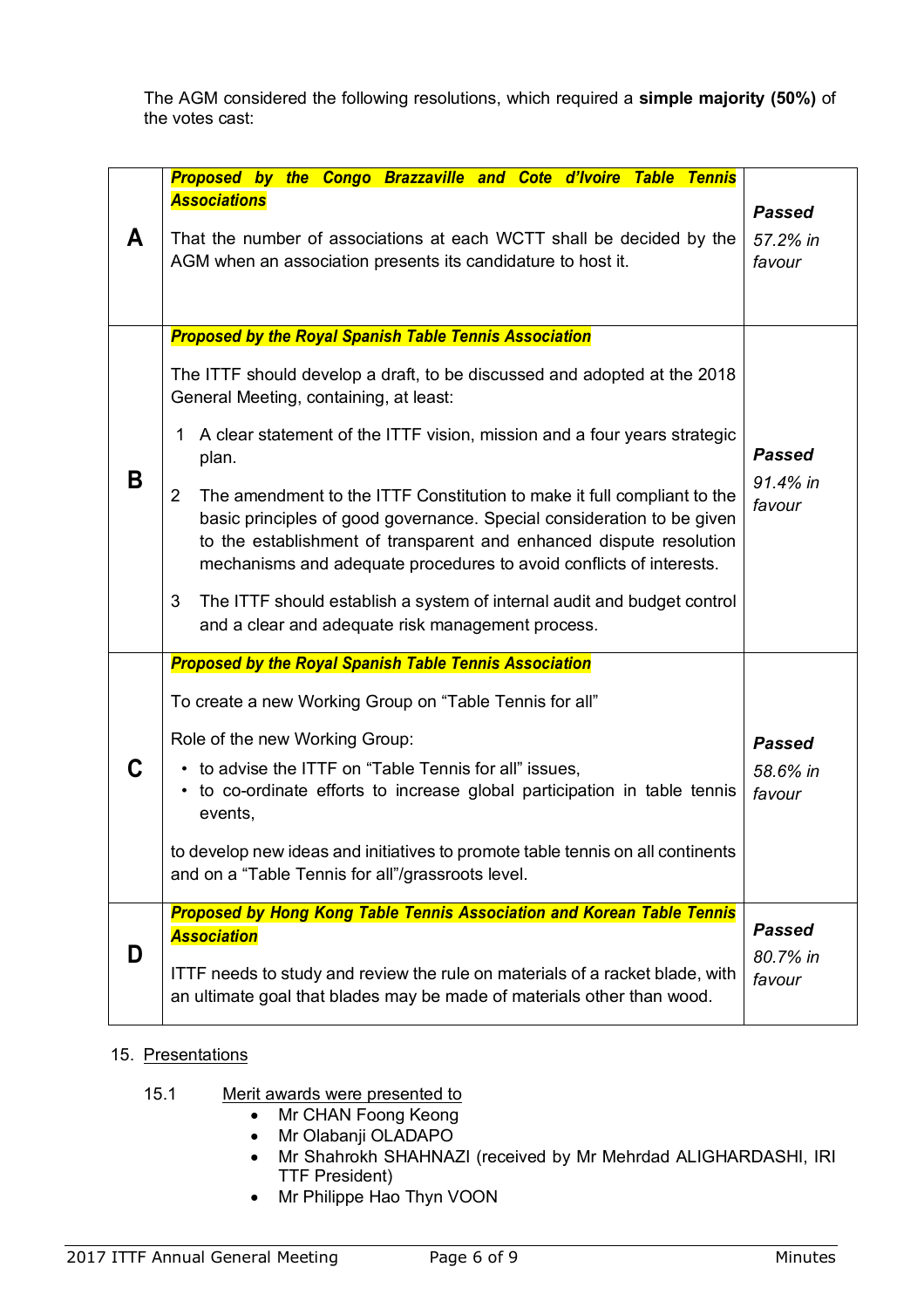15.2 Mr Nico VERSPEELT from Belgium was presented with an award  $3$  for his long years of service to Para Table Tennis

A plaque of membership was presented  $4$  to the delegate of Cape Verte, Mr Jorge SILVA

Plaques in recognition to the ITTF Sponsors for their contribution to the World Championships were presented to  $5$ :

- TATA TONGCHUANG INDUSTRY & TRADE COMPANY
- CHINA UNICOM

Plaques to Equipment Sponsors for their contribution to the World Championships were presented to:

- DOUBLE HAPPINESS
- NITTAKU
- **GERFLOR**

Plaques to the organizers of the best events in 2016 were presented to:

- CHN TTA, for the best World Tour event
- BLR TTA, for the best Challenge event
- GER TTA, for the best World Cup event
- HKG TTA, for the best World Junior Circuit event
- HKG TTA, for the best Continental Qualification event for the Olympic Games

Plaques were also presented for their outstanding organization to:

- RSA TTA for the 2016 World Junior Table Tennis Championships in Cape Town
- CHN TTA for the 2016 World Cadet Challenge in Shanghai
- QAT TTA for the 2016 World Tour Grand Finals in Doha
- IND TTA for the 2016 World Junior Circuit Finals in Indore
- ESP TTA for the 2016 World Veteran Championships

### 15.3 Tokyo 2020 Olympic and Paralympic Games Sachiko Yokota, Tokyo 2020 Table Tennis Sport Manager, made a presentation on the progress in preparation for the Tokyo 2020 Olympic and Paralympic Games

15.4 2018 World Championships SWE TTA made a presentation update for the World Championships to be held in Halmstad in 2018

### 16. Election Results (2017-2020)6

- 16.1 Committees: On recommendation of the Nominations Committee, the AGM appointed the full and corresponding members for all other committees (see attached the members)
- 16.2 Board of Directors: Having a higher number of nominations than places available in Africa and Latin America, an election was needed and it was conducted at the end of the AGM (see attached the results)
- 16.3 President. The AGM received the following voting results for the election of the President:

| Total number of votes possible: | 208 votes |
|---------------------------------|-----------|
| Total number of votes cast:     | 208 votes |
| Total number of votes spoilt:   | 0 votes   |
| Total number of valid votes:    | 208 votes |

<sup>&</sup>lt;sup>3</sup> Presented before the Merit awards

l

<sup>4</sup> Presented before the Merit awards

<sup>&</sup>lt;sup>5</sup> LIEBHERR, ARAG, TISSOT were not present, so those plaques presentations were deferred

<sup>6</sup> Discussed after voting propositions and resolutions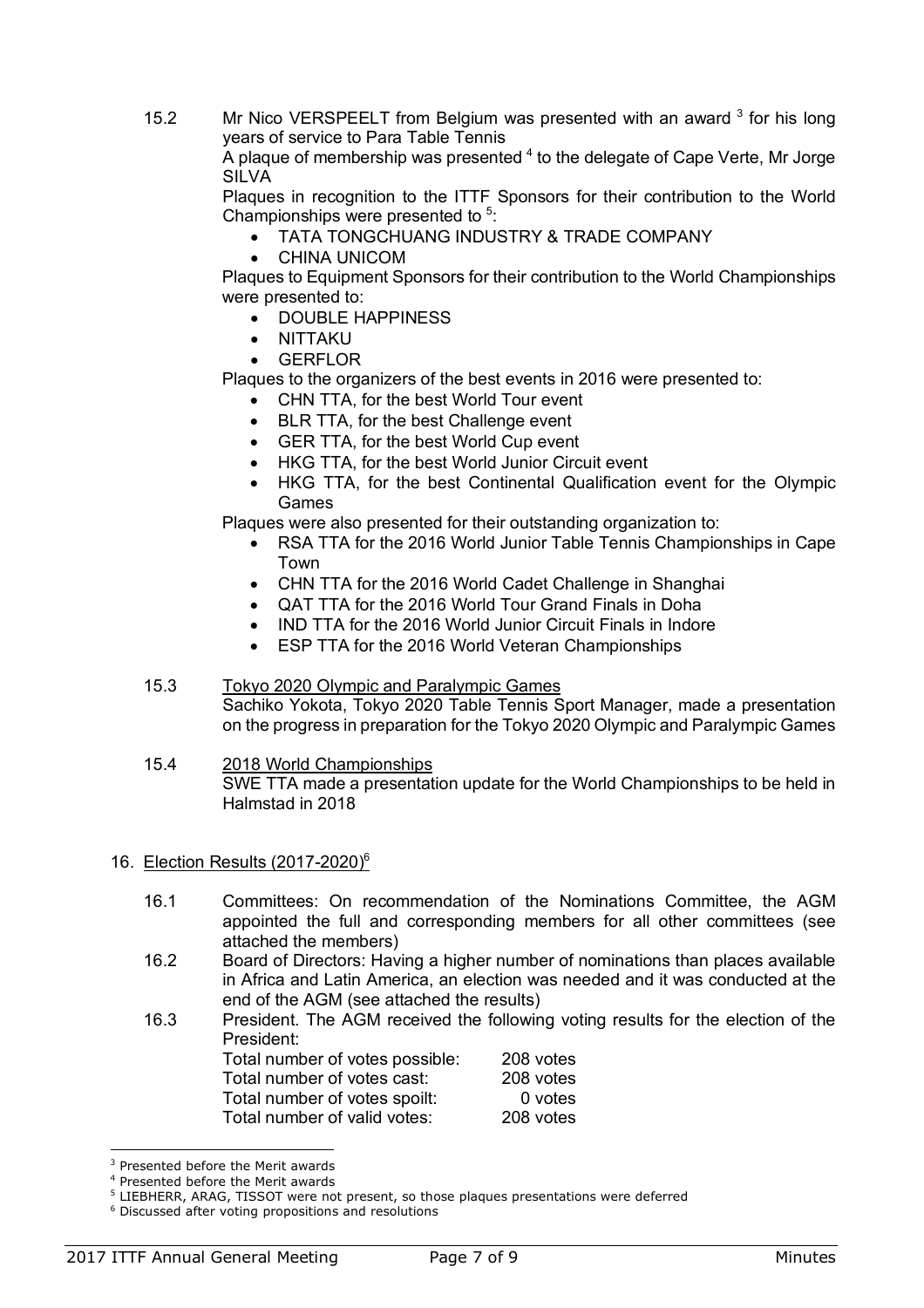Thomas WEIKERT: 118 votes

Jean-Michel SAIVE: 90 votes

## **06-AGM-2017.05.31**

The Chair declared Thomas WEIKERT duly elected as President for the Period 2017-2021.

| 16.4 | election of Executive Vice-President: | Executive Vice-Presidents. The AGM received the following voting results for the |
|------|---------------------------------------|----------------------------------------------------------------------------------|
|      | Total number of votes possible:       | 208 votes                                                                        |
|      | Total number of votes cast:           | 208 votes                                                                        |
|      | Total number of votes spoilt:         | 9 votes                                                                          |
|      | Total number of valid votes:          | 199 votes                                                                        |
|      | SHI Zhihao:                           | 195 votes                                                                        |
|      | Petra SORLING                         | 190 votes                                                                        |
|      | Masahiro MAEHARA                      | 184 votes                                                                        |
|      | <b>Nestor TENCA</b>                   | 168 votes                                                                        |
|      | <b>Bruce BURTON</b>                   | 136 votes                                                                        |
|      | <b>James MORRIS</b>                   | 127 votes                                                                        |
|      | Alaa MESHREF                          | 123 votes                                                                        |
|      | Khalil AL-MOHANNADI                   | 117 votes                                                                        |
|      | Igor LEVITIN                          | 89 votes                                                                         |
|      | Henri DJOMBO                          | 81 votes                                                                         |
|      | <b>Afshin BADIE</b>                   | 79 votes                                                                         |
|      | <b>Patrick GILLMANN</b>               | 77 votes                                                                         |
|      | <b>Mohamed ALDAEIKI</b>               | 26 votes                                                                         |

### **07-AGM-2017.05.31**

The Chair declared SHI Zhihao, Petra SORLING, Masahiro MAEHARA, Nestor TENCA, Bruce BURTON, James MORRIS, Alaa MESHREF and Khalil AL-MOHANNADI duly elected as Executive Vice-Presidents for the Period 2017-2021.

17. Future World Championships

Mr Shi Zhihao informed the AGM delegates that the bidding process for the 2020 World Championships would start soon after the World Championships in Dusseldorf with the goal to decide the host for the 2020 WC in Halmstad 2018. The reason is the fact that there is a working group on future events currently analysing the format of the competition.

18. Election of the ITTF Chair (2017-2020)

The AGM agreed to defer the election of the AGM Chair to the 2018 AGM and include it as the first point of the agenda.

19. Next AGM: the AGM noted that its next meeting would be held in Halmstad, Sweden, on 1<sup>st</sup> May 2018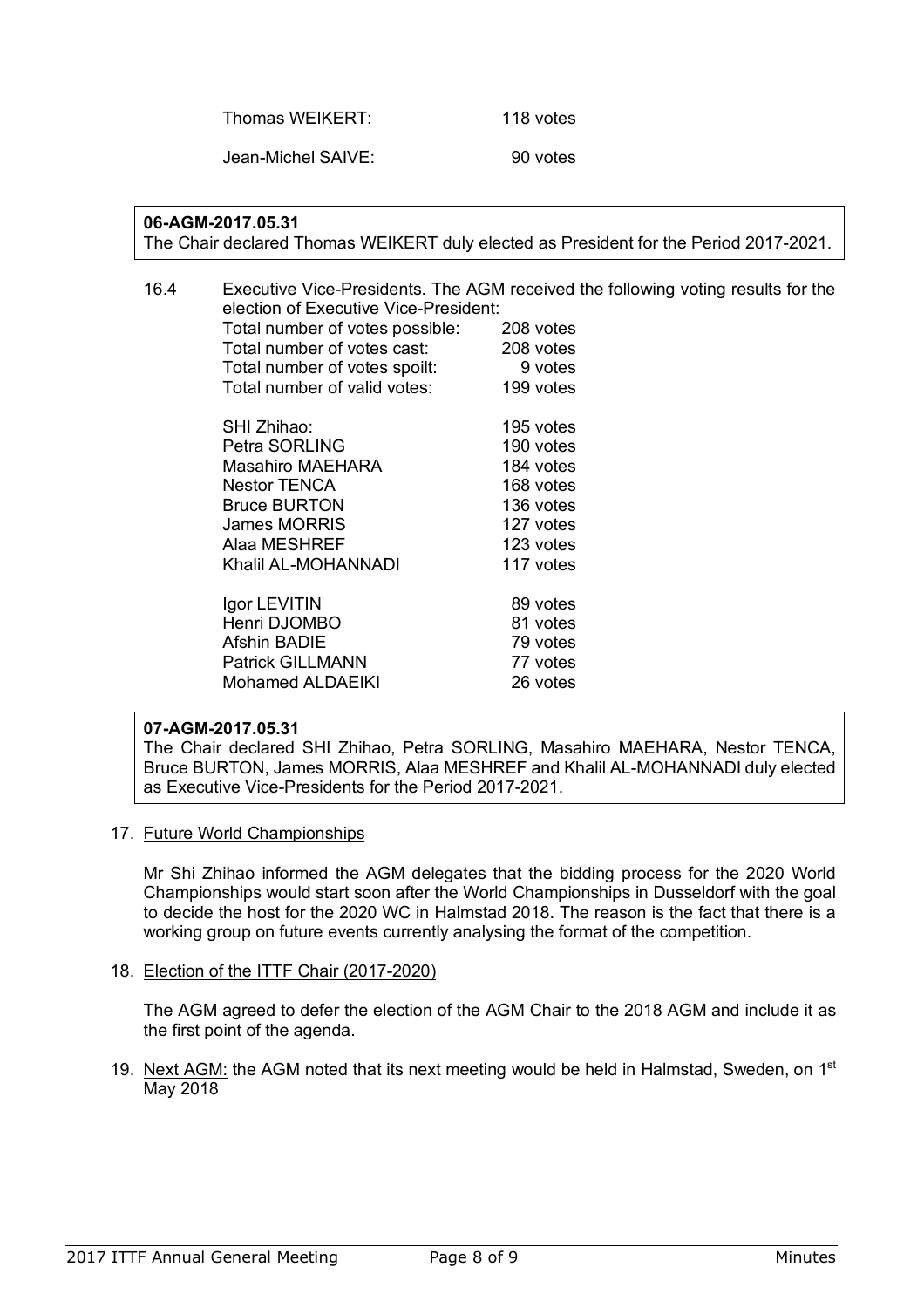#### 20. Any other business:

Mr Georg SILBERSCHMIDT from SUI TTA asked in regards to the resolution proposed by SUI TTA passed at the 2016 AGM. It was agreed the case will be followed-up after the World Championships in Dusseldorf are over.

Mr Ronald KRAMER, ETTU President, thanked Mr Adham SHARARA for his years of service for the ITTF.

21. Adjournment: the meeting was adjourned following the count of the Board of Directors voting at 20h14.

\_\_\_\_\_\_\_\_\_\_\_\_\_\_\_\_\_\_\_\_\_\_\_\_\_\_\_\_\_\_ \_\_\_\_\_\_\_\_\_\_\_\_\_\_\_\_\_\_\_\_\_\_\_\_\_\_

| <b>Thomas Weikert</b> | Date |
|-----------------------|------|
| President             |      |

Raul Calin Date Secretary General

\_\_\_\_\_\_\_\_\_\_\_\_\_\_\_\_\_\_\_\_\_\_\_\_\_\_\_\_\_\_ \_\_\_\_\_\_\_\_\_\_\_\_\_\_\_\_\_\_\_\_\_\_\_\_\_\_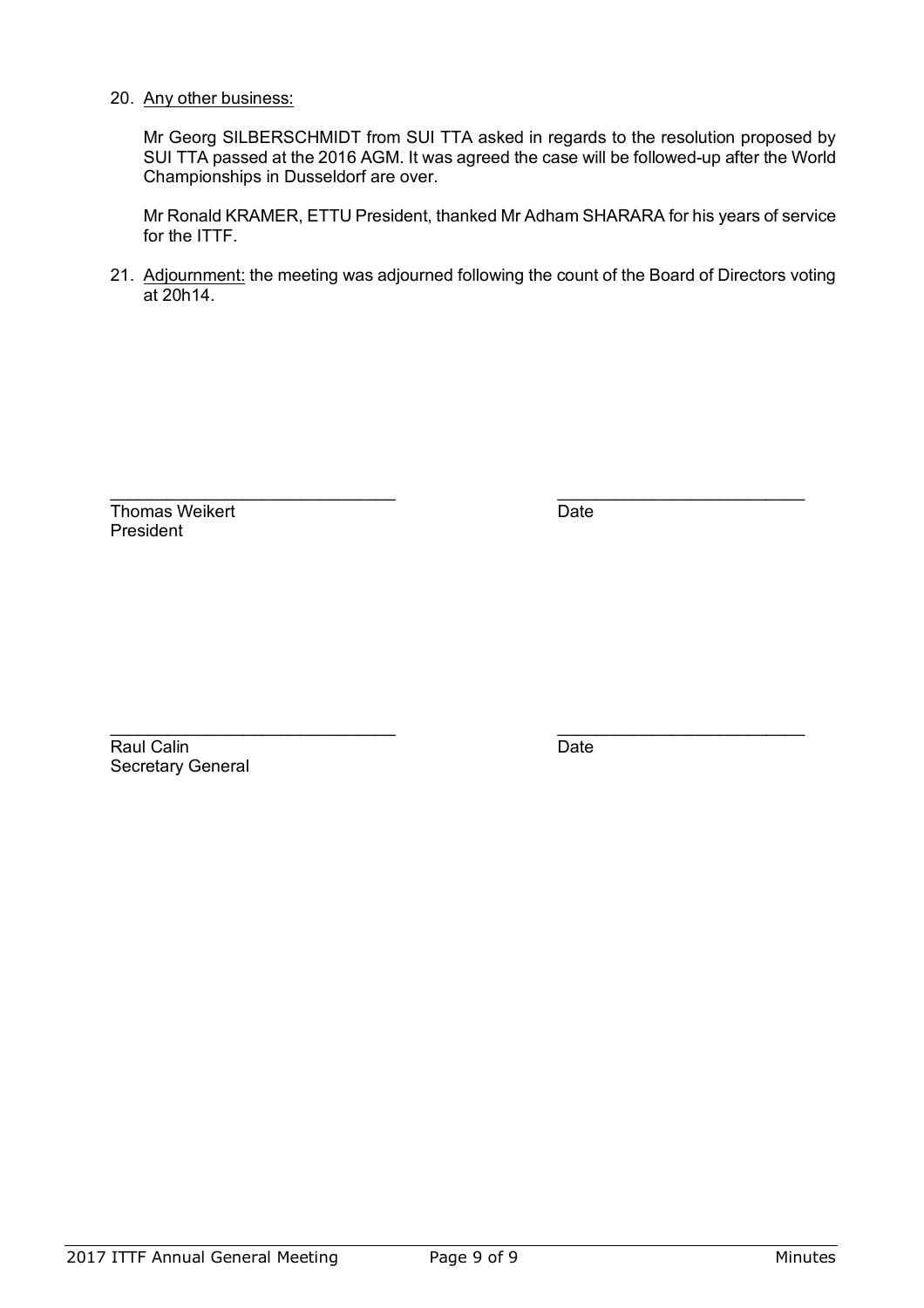| <b>MEMBER</b>         | <b>DELEGATE/S</b>                        | <b>PROXY FROM</b> | <b>PRESENT</b> |
|-----------------------|------------------------------------------|-------------------|----------------|
| AFGANISTAN            | <b>KAKAR Heleena</b>                     |                   | $\checkmark$   |
| <b>ALBANIA</b>        | <b>BINOSHAJ Tonin</b>                    |                   | $\checkmark$   |
| <b>ALGERIA</b>        | <b>DERKAOUI Cherif</b>                   |                   | $\checkmark$   |
| <b>ANGOLA</b>         | <b>CRUZ Abilio</b>                       |                   | $\checkmark$   |
| ANTIGUA AND BARBUDA   | <b>BELLOT Charles</b>                    |                   | $\checkmark$   |
| <b>ARGENTINA</b>      | JOFFRE Fernando                          | <b>BOLIVIA</b>    | $\checkmark$   |
| <b>ARMENIA</b>        | <b>SARGSYAN Feliks</b>                   |                   | $\checkmark$   |
| <b>ARUBA</b>          | <b>HELMEYER Oscar</b>                    |                   | $\checkmark$   |
|                       | <b>MALES Philip</b>                      |                   | $\checkmark$   |
| <b>AUSTRALIA</b>      | WIEGAND Ryan                             | <b>NAURU</b>      | $\checkmark$   |
|                       | <b>FORSTHUBER Gottfried</b>              |                   | $\checkmark$   |
| <b>AUSTRIA</b>        | <b>NEUWIRTH Mathias</b>                  |                   | $\checkmark$   |
|                       | MEHDIZADE Sebuhi                         |                   | $\checkmark$   |
| AZERBAIJAN            | MAMMADOV Fazil                           |                   | $\checkmark$   |
|                       | <b>KHAN Munira Morshed</b>               |                   | $\checkmark$   |
| <b>BANGLADESH</b>     | <b>MUNIR Khondkar Hassan</b>             |                   | $\checkmark$   |
|                       | <b>JORDAN EDWIN</b>                      |                   | $\checkmark$   |
| <b>BARBADOS</b>       | <b>FELIX Marguerita</b>                  |                   | $\checkmark$   |
|                       | MOLOCHNIKAU Aleh                         |                   | $\checkmark$   |
| <b>BELARUS</b>        | <b>IVANENKO Piotr</b>                    |                   | $\checkmark$   |
|                       | <b>DELHOUX Roland</b>                    |                   | $\checkmark$   |
| <b>BELGIUM</b>        | <b>DENYS Jacques</b>                     | <b>GIBRALTAR</b>  | $\checkmark$   |
| <b>BELIZE</b>         | VASQUEZ Arturo                           |                   | $\checkmark$   |
| <b>BENIN</b>          | <b>GUEZO Fortune Luc Oilivier</b>        |                   | $\checkmark$   |
| <b>BHUTAN</b>         | <b>TSHERING Karma</b>                    |                   | $\checkmark$   |
| <b>BONAIRE</b>        | <b>VOS Gilberto</b>                      |                   | $\checkmark$   |
|                       | <b>ANTONIC Slavko</b>                    |                   | $\checkmark$   |
| BOSNIA-HERZEGOVINA    | <b>BOSI Stefano</b>                      |                   | $\checkmark$   |
| <b>BOTSWANA</b>       | MAIFALA Lesego Master                    |                   | $\checkmark$   |
| <b>BULGARIA</b>       | KITOV Stefan                             |                   | $\checkmark$   |
| <b>BURKINA FASO</b>   | <b>NANEMA Denis</b>                      | <b>NIGER</b>      | ✓              |
| <b>BURUNDI</b>        | <b>BUKUMBANYA Henri</b>                  |                   | $\checkmark$   |
| CAMBODIA              | RAT Sokhorn                              | <b>BRUNEI</b>     | $\checkmark$   |
| <b>CAMEROON</b>       | BAGUEKA ASSOBO Alfred                    |                   | $\checkmark$   |
| <b>CANADA</b>         | <b>JACKSON David</b>                     |                   | $\checkmark$   |
| <b>CAYMAN ISLANDS</b> | <b>RASINEN Asko</b>                      |                   | $\checkmark$   |
| <b>CHAD</b>           | AHMAT Oumar Koudji                       |                   | $\checkmark$   |
|                       | <b>MAHAMAT Nour Mouss Abrahim Idriss</b> |                   | $\checkmark$   |
| <b>CHILE</b>          | <b>REIMBERG Henry</b>                    |                   | $\checkmark$   |
| <b>CHINA</b>          | LIU Yi                                   |                   | $\checkmark$   |
|                       | <b>ZHANG Xiaopeng</b>                    |                   | $\checkmark$   |
| <b>CHINESE TAIPEI</b> | <b>HUNG Tsung-Min</b>                    |                   | $\checkmark$   |
|                       | LIN Chien-Ming                           |                   | $\checkmark$   |
| COLOMBIA              | <b>URIBE Pedro</b>                       | <b>GUYANA</b>     | $\checkmark$   |
| CONGO B               | OKOUNA OLANDZOBO Jean Marie              |                   | $\checkmark$   |
|                       | <b>BETHO Francois Mederic</b>            |                   | $\checkmark$   |
| CONGO D.R.            | <b>MUANA MBUTA St Mathieu</b>            |                   | $\checkmark$   |
| <b>COOK ISLANDS</b>   | <b>IORANGI Tearoa</b>                    | AMERICAN SAMOA    | $\checkmark$   |
| <b>COMOROS</b>        | SOILHIHY loussoufa                       |                   | $\checkmark$   |
| <b>COSTA RICA</b>     | ZAMORA Alexander                         |                   | $\checkmark$   |
|                       | <b>MONGE Allan</b>                       |                   | $\checkmark$   |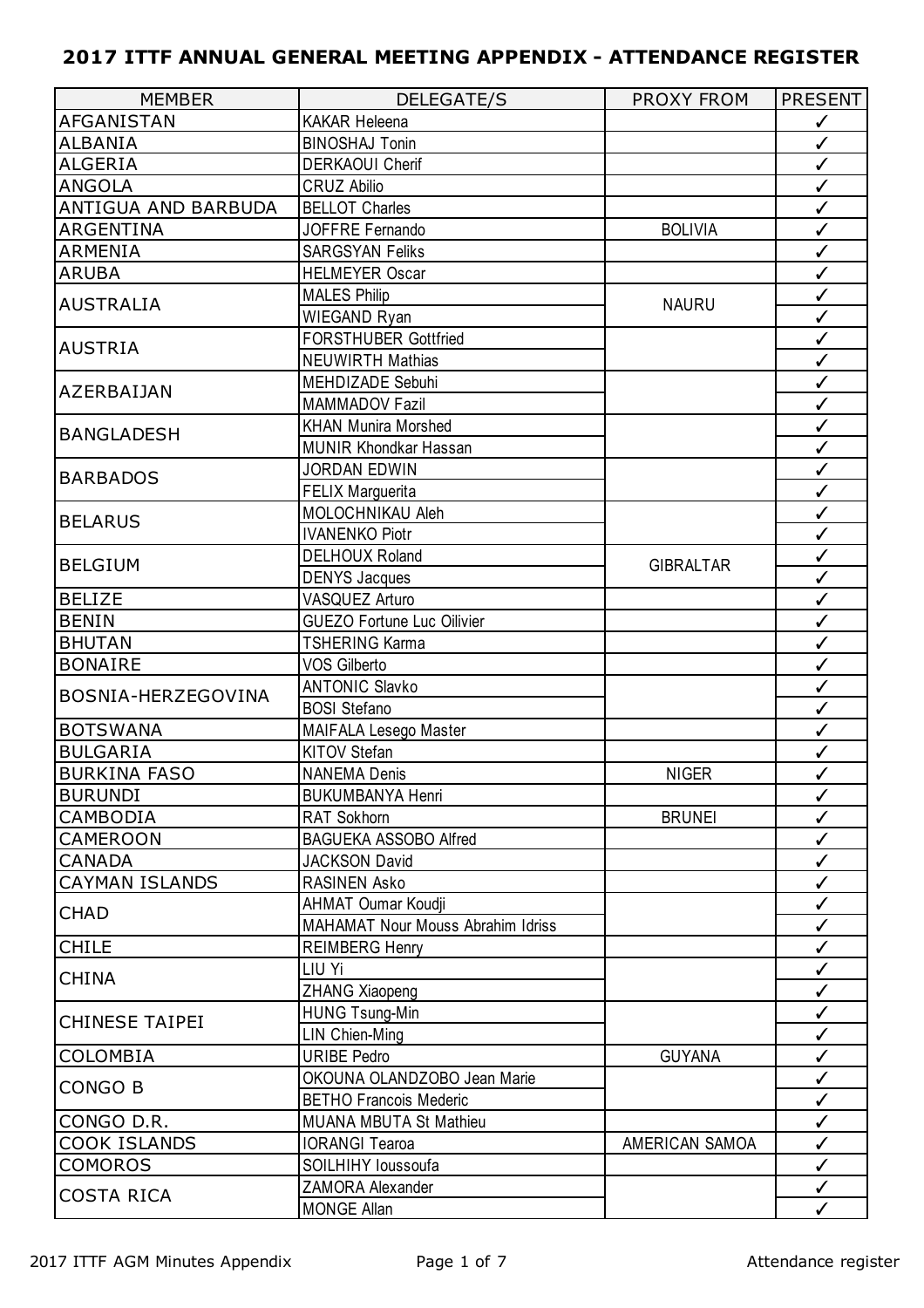| <b>MEMBER</b>        | <b>DELEGATE/S</b>             | PROXY FROM              | <b>PRESENT</b> |
|----------------------|-------------------------------|-------------------------|----------------|
| COTE D'IVOIRE        | KOUDADJO Yao Thiery           | <b>MALI</b>             | $\checkmark$   |
| <b>CROATIA</b>       | POSPIS Zlatko                 |                         | $\checkmark$   |
|                      | MUNIVRANA Ivo-Goran           |                         | $\checkmark$   |
| <b>CUBA</b>          | OLIVA Barbaro                 |                         | $\checkmark$   |
|                      | <b>BODE Amado</b>             |                         | $\checkmark$   |
| <b>CURACAO</b>       | <b>BOEKHOUDT Napoleon</b>     | <b>ST. MAARTEN</b>      | $\checkmark$   |
| <b>CYPRUS</b>        | <b>GEORGIOU Andreas</b>       |                         | $\checkmark$   |
|                      | <b>SERGIDES Renos</b>         |                         | $\checkmark$   |
| <b>CZECH REP</b>     | <b>SPACEK Zbynek</b>          |                         | $\checkmark$   |
|                      | <b>ENDAL Nikolas</b>          |                         | $\checkmark$   |
| <b>DENMARK</b>       | <b>SUNDBAEK Peter</b>         |                         | $\checkmark$   |
| <b>DJIBOUTI</b>      | FARAH Hassan                  |                         | $\checkmark$   |
|                      | <b>OMIR Mahamoud Oumar</b>    |                         | $\checkmark$   |
| <b>DOMINICAN REP</b> | VILA Juan                     |                         | $\checkmark$   |
|                      | <b>LANDRON Daniel</b>         |                         | $\checkmark$   |
| <b>ECUADOR</b>       | <b>BONILLA Marcia</b>         |                         | $\checkmark$   |
| <b>EGYPT</b>         | <b>MESHREF Alaa</b>           | <b>CONGO DEMOCRATIC</b> | $\checkmark$   |
|                      | Said KOREITAM                 |                         | $\checkmark$   |
| <b>EL SALVADOR</b>   | <b>MATA Victor</b>            |                         | $\checkmark$   |
| <b>ENGLAND</b>       | <b>HUGHES Susie</b>           | <b>GUERNSEY</b>         | $\checkmark$   |
|                      | <b>DEATON Sandra</b>          |                         | $\checkmark$   |
| <b>ESTONIA</b>       | <b>MANNIK Marko</b>           |                         | $\checkmark$   |
| <b>ETHIOPIA</b>      | <b>MARU Tesfaye Bizane</b>    |                         | $\checkmark$   |
| FIJI                 | LI XUAN                       | <b>SAMOA</b>            | $\checkmark$   |
| <b>FINLAND</b>       | <b>HEIKKINEN Esko</b>         |                         | $\checkmark$   |
|                      | <b>GREFBERG</b> Sonja         |                         | $\checkmark$   |
| <b>FRANCE</b>        | <b>VICENS Miguel</b>          |                         | $\checkmark$   |
|                      | <b>PALIERNE Christian</b>     |                         | ✓              |
| <b>FAROE ISLANDS</b> | <b>GUTTESEN Joannes</b>       |                         | $\checkmark$   |
|                      | <b>NICLASSEN Peter Hentze</b> |                         | ✓              |
| <b>GABON</b>         | <b>NGUEMA Bernadette</b>      |                         | ✓              |
| <b>GERMANY</b>       | <b>GEIGER Michael</b>         | <b>NAMIBIA</b>          | ✓              |
|                      | <b>AHLERT Heike</b>           |                         | ✓              |
| <b>GREECE</b>        | <b>KOLIBADIS Emmanuel</b>     |                         | $\checkmark$   |
| <b>GUAM</b>          | JI James                      | <b>PALAU</b>            | ✓              |
|                      | JI Young Hee                  |                         | $\checkmark$   |
| <b>GUATEMALA</b>     | FIGUEROA Franz                |                         | ✓              |
|                      | <b>HERRERA Jorge</b>          |                         | ✓              |
| <b>HAITI</b>         | <b>JACQES Frantz</b>          |                         | ✓              |
|                      | <b>KERNIZANT Ralph</b>        |                         | $\checkmark$   |
| <b>HONG KONG</b>     | CHAN Cheong Ki                |                         | ✓              |
|                      | CHIU Fung Yi Echo             |                         | $\checkmark$   |
| <b>HONDURAS</b>      | <b>TEJADA Lisbeth</b>         |                         | ✓              |
| <b>HUNGARY</b>       | <b>NATRAN Roland</b>          |                         | ✓              |
|                      | PAAR David                    |                         | ✓              |
| <b>ICELAND</b>       | SVERRISSON Sigurdur Valur     |                         | $\checkmark$   |
| <b>INDIA</b>         | <b>VERMA Prem Chand</b>       |                         | ✓              |
|                      | SINGH Mahinder Pal            |                         | $\checkmark$   |
| <b>INDONESIA</b>     | LINANDO Jimmy                 |                         | ✓              |
|                      | OEGROSENO Oegroseno           |                         | ✓              |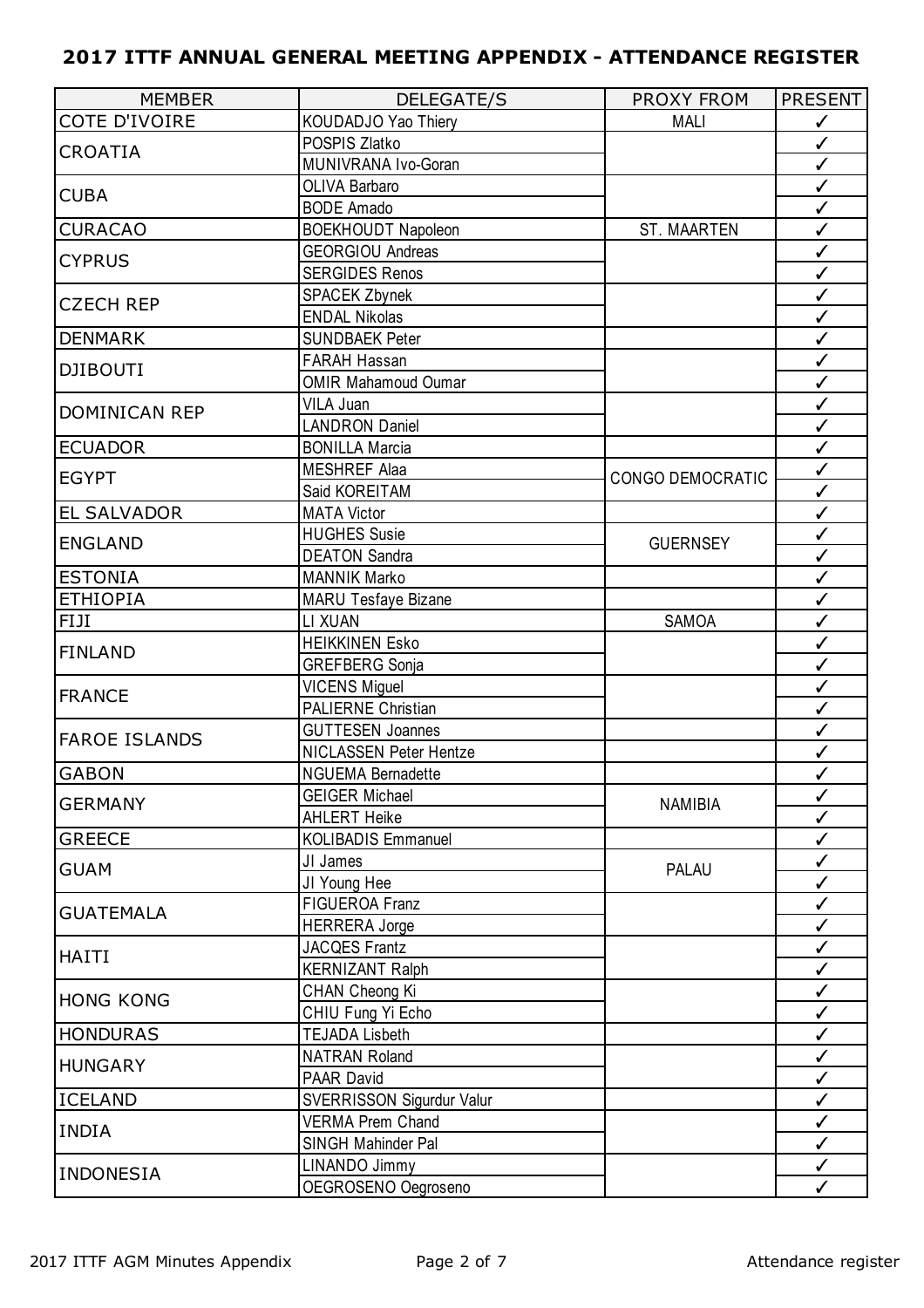| <b>MEMBER</b>        | <b>DELEGATE/S</b>                  | PROXY FROM         | <b>PRESENT</b> |
|----------------------|------------------------------------|--------------------|----------------|
|                      | ALIGHARDASHI Mehrdad               |                    | $\checkmark$   |
| <b>IRAN</b>          | REZAIE JAHDKON Simin               |                    | $\checkmark$   |
|                      | <b>ABBAS Waheed Hassan</b>         |                    | $\checkmark$   |
| <b>IRAQ</b>          | KADHIM Khazaal Jasim               |                    | $\checkmark$   |
| <b>IRELAND</b>       | <b>HUNTER Patricia</b>             |                    | $\checkmark$   |
| <b>ISLE OF MAN</b>   | <b>MACFARLANE Malcom</b>           |                    | $\checkmark$   |
| <b>ISRAEL</b>        | <b>CARMELI Liron</b>               |                    | $\checkmark$   |
| <b>ITALY</b>         | DI NAPOLI Renato                   | <b>SAN MARINO</b>  | $\checkmark$   |
|                      | <b>MARINO Giuseppe</b>             |                    | $\checkmark$   |
| <b>JAMAICA</b>       | <b>LOTHIAN Godfrey</b>             |                    | $\checkmark$   |
| <b>JAPAN</b>         | HOSHINO Ichiro                     | <b>PHILIPPINES</b> | $\checkmark$   |
|                      | YOKOTA Sachiko (tbc)               |                    | $\checkmark$   |
| <b>JERSEY</b>        | RANSOME Alan                       |                    | $\checkmark$   |
| <b>JORDAN</b>        | ABU-YAMAN Yousef                   |                    | $\checkmark$   |
|                      | SHARABI Fawwaz                     |                    | $\checkmark$   |
| <b>KAZAKHSTAN</b>    | ABULGAZIN Daniyar                  |                    | ✓              |
|                      | <b>DRUZHKOVA Yelena</b>            |                    | $\checkmark$   |
| <b>KENYA</b>         | <b>MUDIBO Andrew</b>               |                    | $\checkmark$   |
|                      | OKELO Joseph                       | <b>SOUTH SUDAN</b> | $\checkmark$   |
| <b>KOREA</b>         | <b>LEE You Sung</b>                |                    | $\checkmark$   |
|                      | <b>YUN Seunghee</b>                |                    | $\checkmark$   |
| <b>KOREA DPR</b>     | JU Jong Chol                       |                    | $\checkmark$   |
|                      | RI Song Chol                       |                    | $\checkmark$   |
|                      | <b>CITAKU Nehat</b>                |                    | $\checkmark$   |
| <b>KOSOVO</b>        | <b>DOMANIKU Besire</b>             |                    | $\checkmark$   |
| KYRGYZSTAN           | <b>BALYAN Samson</b>               |                    | $\checkmark$   |
| <b>LAOS</b>          | <b>VONGSA Somchay</b>              |                    | $\checkmark$   |
|                      | <b>SANANIKHOM Monthip</b>          |                    | $\checkmark$   |
| LATVIA               | <b>PURINSH Egils</b>               |                    | $\checkmark$   |
|                      | JOZEPSONE Ina                      |                    | ✓              |
| <b>LEBANON</b>       | HAJJ NICOLAS Selim                 |                    | ✓              |
|                      | <b>NOUR EDDINE Wael</b>            |                    | ✓              |
| <b>LIBYA</b>         | AL DAEIKI Mohammed Husayn          |                    | ✓              |
|                      | ALSAQAR Mustafa Abdykkag Salih     |                    | $\checkmark$   |
| <b>LIECHTENSTEIN</b> | <b>NEUBAUER Herbert</b>            |                    | $\checkmark$   |
|                      | FU Lihua                           |                    | $\checkmark$   |
| LITHUANIA            | <b>BALAISA Rimgaudas</b>           |                    | ✓              |
|                      | <b>FRANCKAITIS Vincas</b>          |                    | ✓              |
| <b>LUXEMBOURG</b>    | <b>HARTMANN André</b>              |                    | ✓              |
|                      | <b>CONDERINGER Camille</b>         |                    | $\checkmark$   |
| <b>MACAO</b>         | O I Chau                           |                    | ✓              |
|                      | <b>WANG Zhongqi</b>                |                    | $\checkmark$   |
| MACEDONIA            | RIKALOSKI Zlatko                   |                    | ✓              |
| MADAGASCAR           | AM BINITSOARIVELO Jean Herley      |                    | ✓              |
| <b>MALAYSIA</b>      | HAN Kee Juan                       |                    | ✓              |
|                      | CHEE Shin Lian                     |                    | $\checkmark$   |
| <b>MALDIVES</b>      | <b>IBRAHIM Zuleykha</b>            |                    | ✓              |
| MALI                 | SIDIBE Abdoulaye                   |                    | $\checkmark$   |
| <b>MALTA</b>         | <b>SCHEMBRI Noel</b>               |                    | ✓              |
| <b>MAURITIUS</b>     | <b>DESSCANN Ganeshan Veerasamy</b> | <b>LESOTHO</b>     | ✓              |
|                      | HA SHUN Hao Thyn Voon              |                    | ✓              |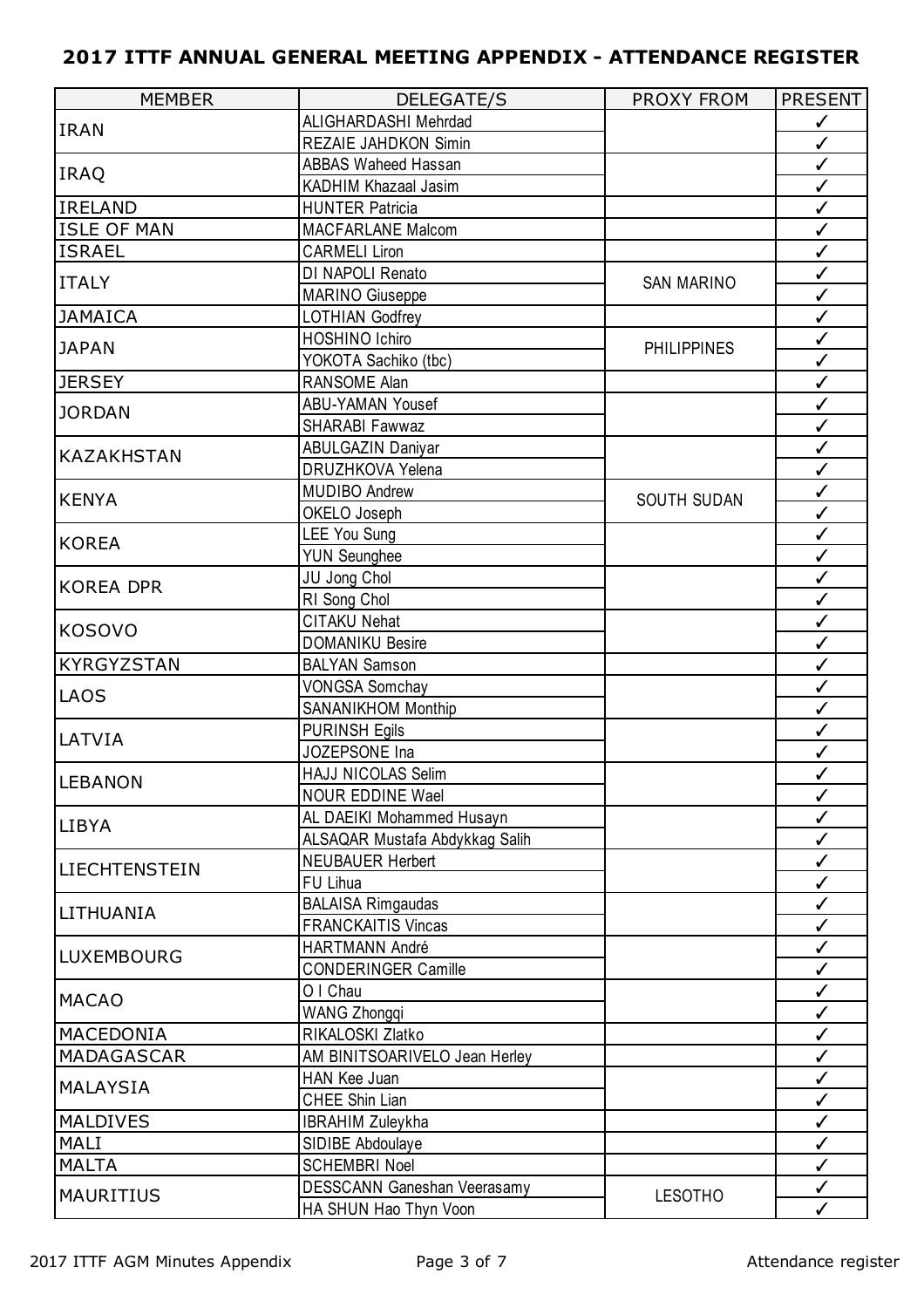| <b>MEMBER</b>                                                                                                                                                                                                                                                                                                                                                                                                                  | <b>DELEGATE/S</b>           | PROXY FROM             | <b>PRESENT</b> |
|--------------------------------------------------------------------------------------------------------------------------------------------------------------------------------------------------------------------------------------------------------------------------------------------------------------------------------------------------------------------------------------------------------------------------------|-----------------------------|------------------------|----------------|
| <b>MEXICO</b>                                                                                                                                                                                                                                                                                                                                                                                                                  | <b>CERVANTES Miguel</b>     |                        | $\checkmark$   |
| <b>MOLDOVA</b>                                                                                                                                                                                                                                                                                                                                                                                                                 | SEMIPEADNII Vladimir        |                        | $\checkmark$   |
|                                                                                                                                                                                                                                                                                                                                                                                                                                | <b>MICHELIS Christian</b>   |                        | $\checkmark$   |
| <b>MONACO</b>                                                                                                                                                                                                                                                                                                                                                                                                                  | <b>LEBLANC Pauline</b>      |                        | $\checkmark$   |
|                                                                                                                                                                                                                                                                                                                                                                                                                                | AMARSANAA Chimeddorj        |                        | $\checkmark$   |
|                                                                                                                                                                                                                                                                                                                                                                                                                                | <b>KHASAG Erdenebayar</b>   |                        | $\checkmark$   |
|                                                                                                                                                                                                                                                                                                                                                                                                                                | PRELEVIC Mirjana            |                        | $\checkmark$   |
|                                                                                                                                                                                                                                                                                                                                                                                                                                | RAICEVIC Nenad              |                        | $\checkmark$   |
|                                                                                                                                                                                                                                                                                                                                                                                                                                | <b>TADLAOUI Ahmed</b>       |                        | $\checkmark$   |
|                                                                                                                                                                                                                                                                                                                                                                                                                                | ARCHER DA CUNHA Armando     | ZAMBIA                 | ✓              |
| <b>MYANMAR</b>                                                                                                                                                                                                                                                                                                                                                                                                                 | <b>KYIN Hwet</b>            |                        | $\checkmark$   |
|                                                                                                                                                                                                                                                                                                                                                                                                                                | RAJ VAIDYA Chaturananda     |                        | $\checkmark$   |
|                                                                                                                                                                                                                                                                                                                                                                                                                                | Ms Nabita Shrestha          |                        | $\checkmark$   |
|                                                                                                                                                                                                                                                                                                                                                                                                                                | SIALINO Achim               |                        | $\checkmark$   |
|                                                                                                                                                                                                                                                                                                                                                                                                                                | <b>SIMONS Johannes</b>      |                        | $\checkmark$   |
|                                                                                                                                                                                                                                                                                                                                                                                                                                | <b>GAUTHIER Cathy</b>       | WALLIS AND FUTUNA      | ✓              |
|                                                                                                                                                                                                                                                                                                                                                                                                                                | <b>HETHERINGTON Matthew</b> |                        | $\checkmark$   |
|                                                                                                                                                                                                                                                                                                                                                                                                                                | <b>KYLE Paul</b>            | <b>TONGA</b>           | $\checkmark$   |
|                                                                                                                                                                                                                                                                                                                                                                                                                                | <b>ALTAMIRANO Wilfredo</b>  |                        | $\checkmark$   |
|                                                                                                                                                                                                                                                                                                                                                                                                                                | <b>OSHODI Wahid Enitan</b>  |                        | $\checkmark$   |
|                                                                                                                                                                                                                                                                                                                                                                                                                                | ADEDEJI Adesegun Bolarinwa  |                        | $\checkmark$   |
|                                                                                                                                                                                                                                                                                                                                                                                                                                | <b>LINDOHOLM Erik</b>       |                        | ✓              |
|                                                                                                                                                                                                                                                                                                                                                                                                                                | <b>NORDBY Svenn-Erik</b>    |                        | $\checkmark$   |
|                                                                                                                                                                                                                                                                                                                                                                                                                                | <b>BA MAKHALEF Abdullah</b> |                        | $\checkmark$   |
|                                                                                                                                                                                                                                                                                                                                                                                                                                | <b>BAQIR Sajad</b>          |                        | $\checkmark$   |
|                                                                                                                                                                                                                                                                                                                                                                                                                                | WADOOD Khawaja Hassan       |                        | $\checkmark$   |
|                                                                                                                                                                                                                                                                                                                                                                                                                                | KHALID MAHMOOD Chaudhry     |                        | $\checkmark$   |
|                                                                                                                                                                                                                                                                                                                                                                                                                                | <b>ALSHARIF Radwan</b>      |                        | ✓              |
|                                                                                                                                                                                                                                                                                                                                                                                                                                | <b>WONG Emilio</b>          |                        | ✓              |
|                                                                                                                                                                                                                                                                                                                                                                                                                                | <b>SHAO Yuping</b>          |                        | ✓              |
|                                                                                                                                                                                                                                                                                                                                                                                                                                | <b>DING Jie</b>             | <b>SOLOMON ISLANDS</b> | ✓              |
| PARAGUAY                                                                                                                                                                                                                                                                                                                                                                                                                       | REAL Benjamin               |                        | ✓              |
|                                                                                                                                                                                                                                                                                                                                                                                                                                | <b>BLASZCZYK Lucjan</b>     |                        | ✓              |
|                                                                                                                                                                                                                                                                                                                                                                                                                                | <b>DZIUKIEWICZ Kamil</b>    |                        | ✓              |
|                                                                                                                                                                                                                                                                                                                                                                                                                                | <b>MOURA Pedro</b>          |                        | $\checkmark$   |
|                                                                                                                                                                                                                                                                                                                                                                                                                                | <b>CASTANHEIRA Goncalo</b>  |                        | $\checkmark$   |
|                                                                                                                                                                                                                                                                                                                                                                                                                                | SANTOS Ivan                 |                        | ✓              |
|                                                                                                                                                                                                                                                                                                                                                                                                                                | <b>CASTALDO Leticia</b>     |                        | $\checkmark$   |
|                                                                                                                                                                                                                                                                                                                                                                                                                                | AL-MULLA Abdulla            |                        | $\checkmark$   |
|                                                                                                                                                                                                                                                                                                                                                                                                                                | Mounir Bessah               | <b>MAURITANIA</b>      | ✓              |
|                                                                                                                                                                                                                                                                                                                                                                                                                                | <b>ROMANESCU Christinel</b> |                        | $\checkmark$   |
|                                                                                                                                                                                                                                                                                                                                                                                                                                | <b>ROMANESCU Beatrice</b>   |                        | ✓              |
|                                                                                                                                                                                                                                                                                                                                                                                                                                | LEVITIN Igor                |                        | ✓              |
|                                                                                                                                                                                                                                                                                                                                                                                                                                | <b>MARKOV Roman</b>         | <b>TAJIKISTAN</b>      | $\checkmark$   |
| <b>RWANDA</b>                                                                                                                                                                                                                                                                                                                                                                                                                  | <b>BIRUNGI John</b>         |                        | $\checkmark$   |
| SAINT KITTS AND NEVIS                                                                                                                                                                                                                                                                                                                                                                                                          | PILGRIM John                |                        | ✓              |
| SAO TOME AND PRINCIPE                                                                                                                                                                                                                                                                                                                                                                                                          | <b>MARTINEZ Jose</b>        |                        | $\checkmark$   |
|                                                                                                                                                                                                                                                                                                                                                                                                                                | ALSAEYD Abdulaizi           |                        | ✓              |
|                                                                                                                                                                                                                                                                                                                                                                                                                                | ALBUTHI Abdullah Ibrahim    |                        | $\checkmark$   |
|                                                                                                                                                                                                                                                                                                                                                                                                                                | <b>MCCALLUM Philip</b>      |                        |                |
| <b>MONGOLIA</b><br><b>MONTENEGRO</b><br><b>MOROCCO</b><br>MOZAMBIQUE<br><b>NEPAL</b><br><b>NETHERLANDS</b><br><b>NEW CALEDONIA</b><br><b>NEW ZEALAND</b><br>NICARAGUA<br><b>NIGERIA</b><br><b>NORWAY</b><br><b>OMAN</b><br><b>PAKISTAN</b><br><b>PALESTINE</b><br><b>PANAMA</b><br>PAPUA NEW GUINEA<br><b>POLAND</b><br><b>PORTUGAL</b><br>PUERTO RICO<br>QATAR<br>ROMANIA<br><b>RUSSIA</b><br>SAUDI ARABIA<br><b>SCOTLAND</b> | <b>MCLERNON Terry</b>       |                        | $\checkmark$   |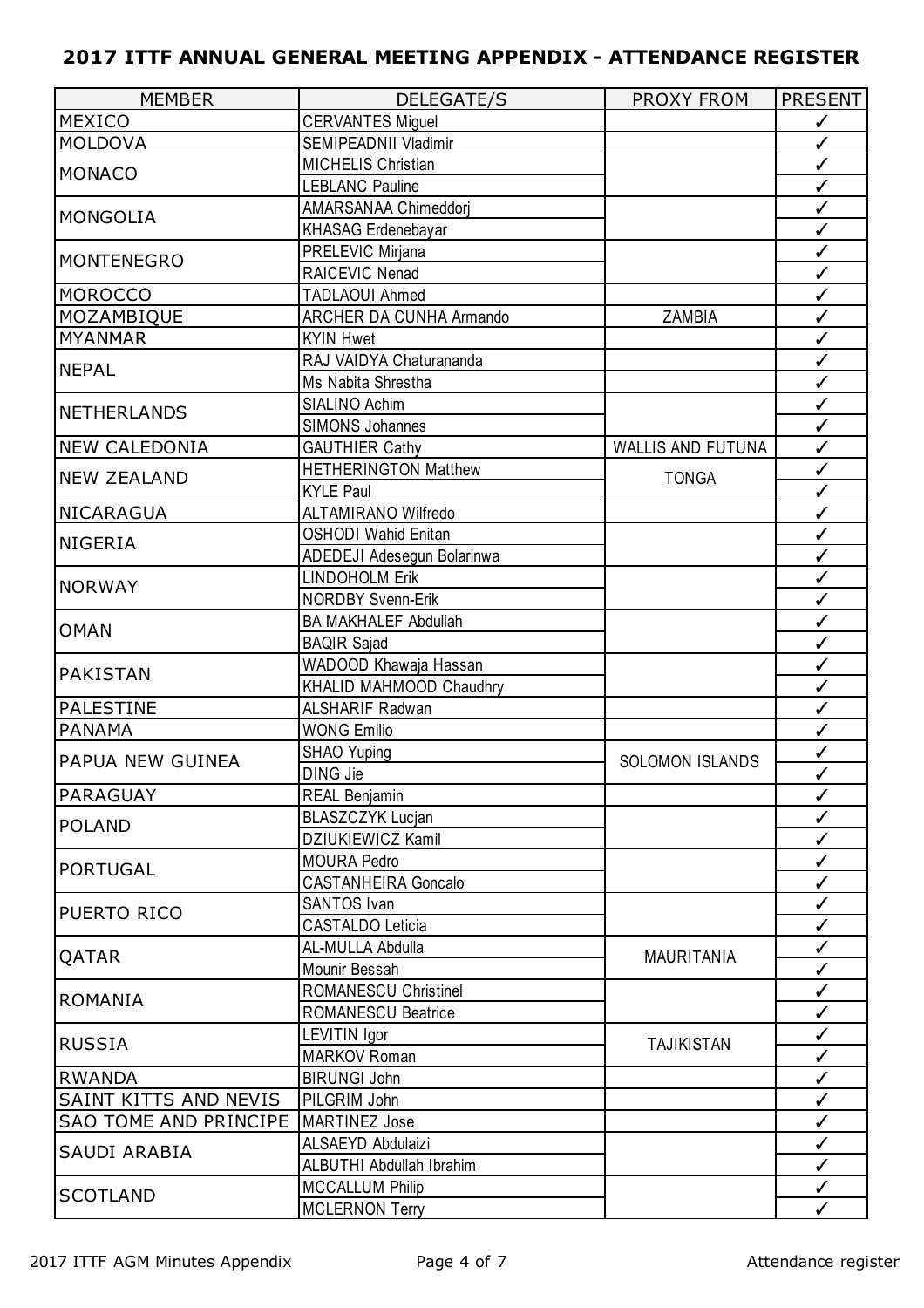| <b>MEMBER</b>              | <b>DELEGATE/S</b>                      | <b>PROXY FROM</b>        | <b>PRESENT</b> |
|----------------------------|----------------------------------------|--------------------------|----------------|
| <b>SENEGAL</b>             | LO Balla                               | <b>GAMBIA</b>            | $\checkmark$   |
| <b>SERBIA</b>              | MADJER Zdenko                          |                          | $\checkmark$   |
| <b>SEYCHELLES</b>          | <b>REMIE Françis</b>                   |                          | $\checkmark$   |
|                            | SAYED GHARIB KOTB Mohamed              |                          | $\checkmark$   |
| <b>SIERRA LEONE</b>        | JALLOH Isata Deen                      | LIBYA                    | $\checkmark$   |
| <b>SINGAPORE</b>           | <b>LEE Ellen</b>                       |                          | $\checkmark$   |
|                            | <b>WONG Hui Leng</b>                   |                          | $\checkmark$   |
| <b>SLOVAKIA</b>            | <b>KRIZ Zdenko</b>                     |                          | $\checkmark$   |
|                            | <b>GRMAN Milan</b>                     |                          | $\checkmark$   |
| <b>SLOVENIA</b>            | <b>HRIBAR Marjan</b>                   |                          | $\checkmark$   |
| <b>SOMALIA</b>             | ALI GUAMALE Mohmed                     |                          | $\checkmark$   |
| <b>SOUTH AFRICA</b>        | <b>CARRIM Yusuf</b>                    |                          | $\checkmark$   |
|                            | <b>MACDONALD Audrina Claudette</b>     |                          | $\checkmark$   |
| <b>SOUTH SUDAN</b>         | <b>GORE Stephen Wani</b>               |                          | $\checkmark$   |
| <b>SUDAN</b>               | <b>ABDALLA Ahmed</b>                   |                          | $\checkmark$   |
|                            | ELSLAWI Abdelrahman                    |                          | $\checkmark$   |
| <b>SPAIN</b>               | <b>JORDI Serra</b>                     | <b>ANDORRA</b>           | $\checkmark$   |
|                            | <b>LINEROS Federico</b>                |                          | ✓              |
| <b>SRI LANKA</b>           | PERERA Matara Arachchige Chandana Upul |                          | $\checkmark$   |
| ST. LUCIA                  | <b>MATTHEWS Teddy</b>                  |                          | $\checkmark$   |
| <b>ST. VINCENT</b>         | <b>TYRONE Jack</b>                     | <b>GRENADA</b>           | $\checkmark$   |
| <b>SURINAME</b>            | <b>HOOGHART Desiré</b>                 |                          | $\checkmark$   |
| <b>SWEDEN</b>              | PETERSON Mikael                        | <b>GREENLAND</b>         | $\checkmark$   |
|                            | PERSSON Jorgen                         |                          | $\checkmark$   |
| SWITZERLAND                | <b>IMHOF Nicolas</b>                   | <b>US VIRGIN ISLANDS</b> | $\checkmark$   |
|                            | SILBERSCHMIDT Georg                    |                          | $\checkmark$   |
| <b>SYRIA</b>               | <b>CHYAH Riad</b>                      |                          | $\checkmark$   |
| <b>TAHITI</b>              | <b>HUIOUTU Gérald</b>                  |                          | $\checkmark$   |
|                            | <b>LECAILL Tearo</b>                   |                          | $\checkmark$   |
| <b>TANZANIA</b>            | <b>MUTAFURWA Anthony</b>               |                          | $\checkmark$   |
| <b>THAILAND</b>            | <b>SEMANGERN Niwat</b>                 |                          | ✓              |
| <b>TOGO</b>                | LAWSON CHROCO Latevi Kaka              |                          | $\checkmark$   |
| <b>TRINIDAD AND TOBAGO</b> | <b>EDWARDS Aleena</b>                  | ANGUILLA                 | ✓              |
| <b>TUNISIA</b>             | <b>GUERFEL Lotfi</b>                   |                          | $\checkmark$   |
| <b>TURKEY</b>              | <b>KOC Kerim</b>                       | <b>GEORGIA</b>           | $\checkmark$   |
|                            | <b>ERTUFAN Savas</b>                   |                          | $\checkmark$   |
| TURKMENISTAN               | ALLANAZAROV Agamyrat                   |                          | $\checkmark$   |
| <b>TUVALU</b>              | <b>RESTURE Alan</b>                    | <b>MARSHALL ISLANDS</b>  | $\checkmark$   |
| <b>UAE</b>                 | <b>ALZAROONI Hassan</b>                | <b>BAHRAIN</b>           | $\checkmark$   |
| <b>UGANDA</b>              | KIGGUNDU Thomas                        |                          | $\checkmark$   |
|                            | <b>JIAGWE Robert</b>                   |                          | $\checkmark$   |
| <b>UKRAINE</b>             | <b>ULIANCHYCH Mykola</b>               |                          | $\checkmark$   |
| <b>URUGUAY</b>             | MIGLIETTI Roberto                      | <b>BRAZIL</b>            | $\checkmark$   |
| <b>USA</b>                 | <b>KAYE Gordon</b>                     |                          | $\checkmark$   |
|                            | BITZIGEIO Jorg                         |                          | $\checkmark$   |
| <b>UZBEKISTAN</b>          | BURKHANKHODJAEVA Adina                 |                          | $\checkmark$   |
| <b>VENEZUELA</b>           | <b>MEDINA Juan Carlos</b>              |                          | $\checkmark$   |
|                            | <b>SEIJAS Francisco</b>                |                          | $\checkmark$   |
| <b>VIETNAM</b>             | VU THAI Hong                           |                          | $\checkmark$   |
| <b>WALES</b>               | <b>GRAHAM Cherith</b>                  |                          | $\checkmark$   |
| <b>YEMEN</b>               | AL-FAKIH Nabil                         | <b>COMOROS</b>           | $\checkmark$   |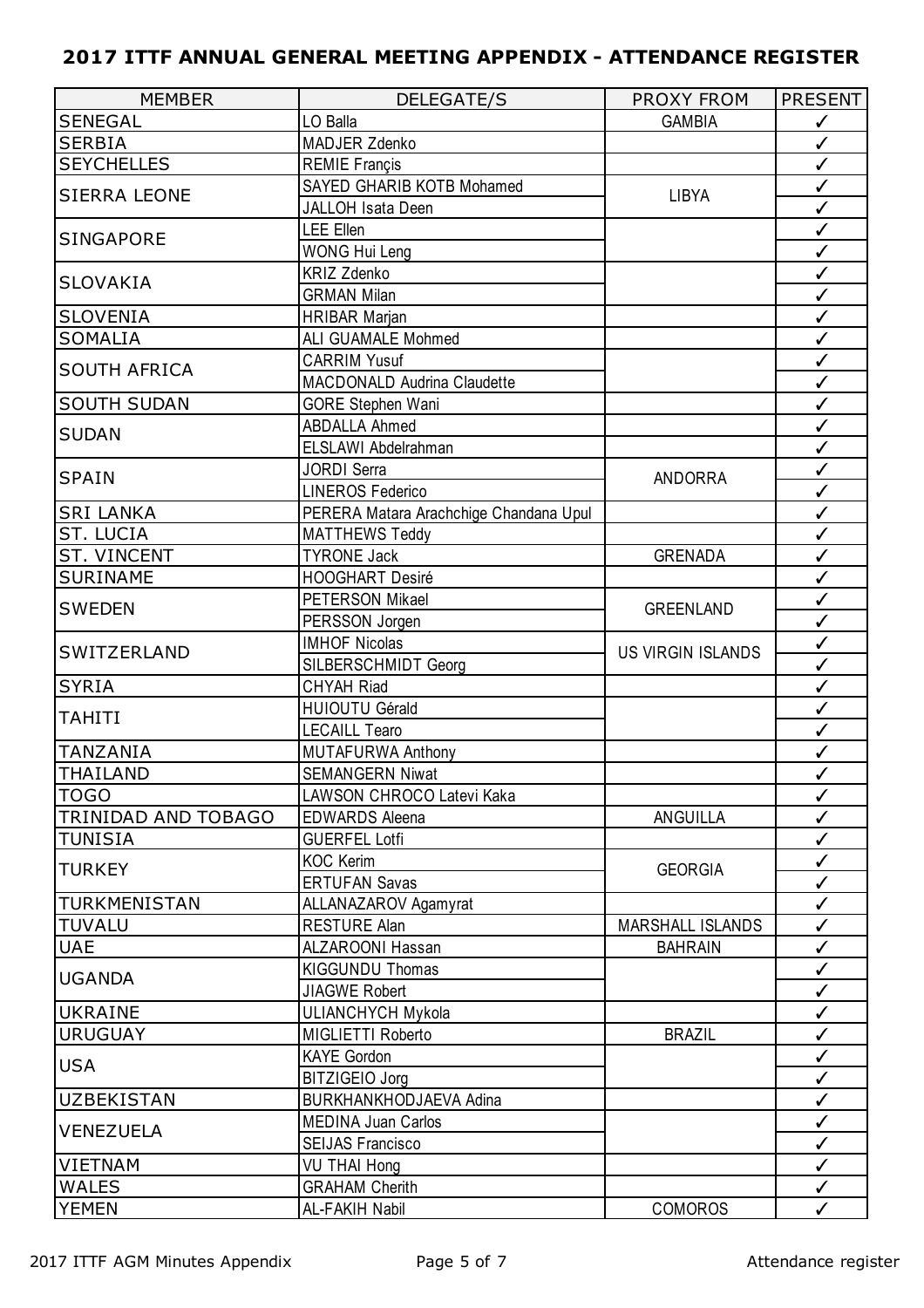| <b>FUNCT</b><br><b>ION</b> | <b>NAME</b> | <b>FROM</b><br>. .<br>$\cdot$ | -----<br>$\sim$ $\sim$<br>ΞN.<br>. |
|----------------------------|-------------|-------------------------------|------------------------------------|
|                            |             |                               |                                    |

| AGM<br>:hair | .<br>.<br>olidi di d |  |
|--------------|----------------------|--|

## **EXECUTIVE COMMITTEE (EC)**

| President                       | <b>Thomas Weikert</b> |          |  |
|---------------------------------|-----------------------|----------|--|
| Deputy President                | Khalil Al-Mohannadi   | Syria    |  |
| <b>Executive Vice-President</b> | Chérif Hajem          |          |  |
| <b>Executive Vice-President</b> | Shi Zhihao            |          |  |
| Executive Vice-President        | Masahiro Maehara      | Kiribati |  |
| Executive Vice-President        | Melecio Rivera        |          |  |
| Executive Vice-President        | Patrick Gillmann      |          |  |
| <b>Executive Vice-President</b> | <b>Bruce Burton</b>   | Niue     |  |
| <b>Executive Vice-President</b> | Petra Sorling         |          |  |

### **CONTINENTAL PRESIDENTS (CP)**

| Continental President | Khaled El-Salhy          | Zimbabwe                  |  |
|-----------------------|--------------------------|---------------------------|--|
| Continental President | lCai Zhenhua             |                           |  |
| Continental President | lRonald Kramer           |                           |  |
| Continental President | Juan Vila                |                           |  |
| Continental President | <b>Anton Kiesenhofer</b> |                           |  |
| Continental President | James Morris             | Northern Marianas Islands |  |

## **BOARD OF DIRECTORS (others than EC and CP)**

| <b>Board of Directors</b> | Berthe Bakhary             |                 | ✓            |
|---------------------------|----------------------------|-----------------|--------------|
| Board of Directors        | Fortuné Luc Olivier Guezo  |                 | $\checkmark$ |
| <b>Board of Directors</b> | Mongid El Hajji            |                 | $\checkmark$ |
| <b>Board of Directors</b> | Hao Thyn Voon              |                 | $\checkmark$ |
| <b>Board of Directors</b> | Henry Djombo               |                 | $\checkmark$ |
| <b>Board of Directors</b> | Olabanji Oladapo           | Ghana           | $\checkmark$ |
| <b>Board of Directors</b> | Thomas Kiggundu            |                 | $\checkmark$ |
| <b>Board of Directors</b> | Afshin Badiee              | Kyrgystan       | $\checkmark$ |
| <b>Board of Directors</b> | Ali Sultan Al-Muftah       |                 | $\checkmark$ |
| <b>Board of Directors</b> | Mohammad Sibtain           |                 | $\checkmark$ |
| <b>Board of Directors</b> | Park Do Cheon              |                 | $\checkmark$ |
| <b>Board of Directors</b> | Dhanraj Choudhary          |                 | $\checkmark$ |
| <b>Board of Directors</b> | Thana Chaiprasit           |                 | √            |
| <b>Board of Directors</b> | Tony Yue                   |                 | $\checkmark$ |
| <b>Board of Directors</b> | Alexander Murdoch          |                 | Apology      |
| <b>Board of Directors</b> | <b>Cristinel Romanescu</b> |                 | ✓            |
| <b>Board of Directors</b> | Christian Palierne         |                 | $\checkmark$ |
| <b>Board of Directors</b> | Francesco Sciannimanico    |                 | $\checkmark$ |
| <b>Board of Directors</b> | Zdenko Kriz                |                 | $\checkmark$ |
| <b>Board of Directors</b> | Dorte Darfelt              |                 | $\checkmark$ |
| <b>Board of Directors</b> | Ivo-Goran Munivrana        |                 | ✓            |
| <b>Board of Directors</b> | Alaor G. P. Azevedo        |                 | Apology      |
| <b>Board of Directors</b> | Nestor Tenca               |                 | ✓            |
| <b>Board of Directors</b> | Leonel Aguilar             | <b>Belize</b>   | $\checkmark$ |
| <b>Board of Directors</b> | <b>Ivan Santos</b>         |                 | $\checkmark$ |
| <b>Board of Directors</b> | <b>Teddy Matthews</b>      |                 | $\checkmark$ |
| <b>Board of Directors</b> | Jorge Herrera              |                 | $\checkmark$ |
| <b>Board of Directors</b> | Gordon Kaye                |                 | $\checkmark$ |
| <b>Board of Directors</b> | Anthony Ho                 | Vanuatu         | $\checkmark$ |
| <b>Board of Directors</b> | Graeme Ireland             | Micronesia      | $\checkmark$ |
| <b>Board of Directors</b> | Paul Kyle                  | Norfolk Islands | ✓            |